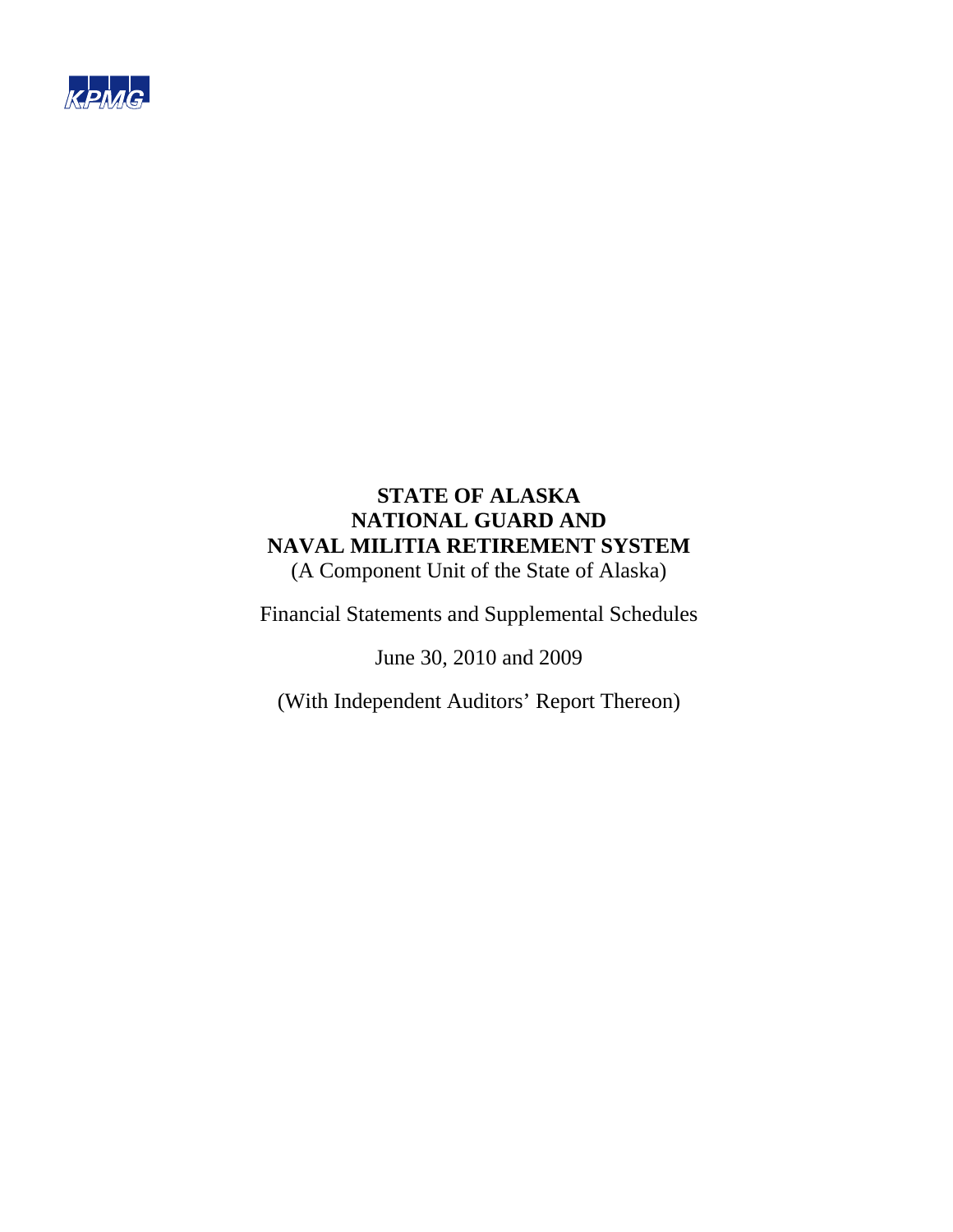(A Component Unit of the State of Alaska)

### **Table of Contents**

|                                                                    | Page(s)   |
|--------------------------------------------------------------------|-----------|
| <b>Independent Auditors' Report</b>                                | $1 - 2$   |
| Management's Discussion and Analysis                               | $3 - 9$   |
| <b>Financial Statements:</b>                                       |           |
| <b>Statements of Plan Net Assets</b>                               | 10        |
| <b>Statements of Changes in Plan Net Assets</b>                    | 11        |
| <b>Notes to Financial Statements</b>                               | $12 - 26$ |
| <b>Required Supplementary Information</b>                          |           |
| GASB Statement No. 25:                                             |           |
| <b>Schedule of Funding Progress</b>                                | 27        |
| <b>Schedule of Employer Contributions</b>                          | 28        |
| Notes to Required Supplementary Information                        | $29 - 30$ |
| <b>Supplemental Schedules</b>                                      |           |
| Schedule of Administrative and Investment Deductions               | 31        |
| Schedule of Payments to Consultants Other than Investment Advisors | 32        |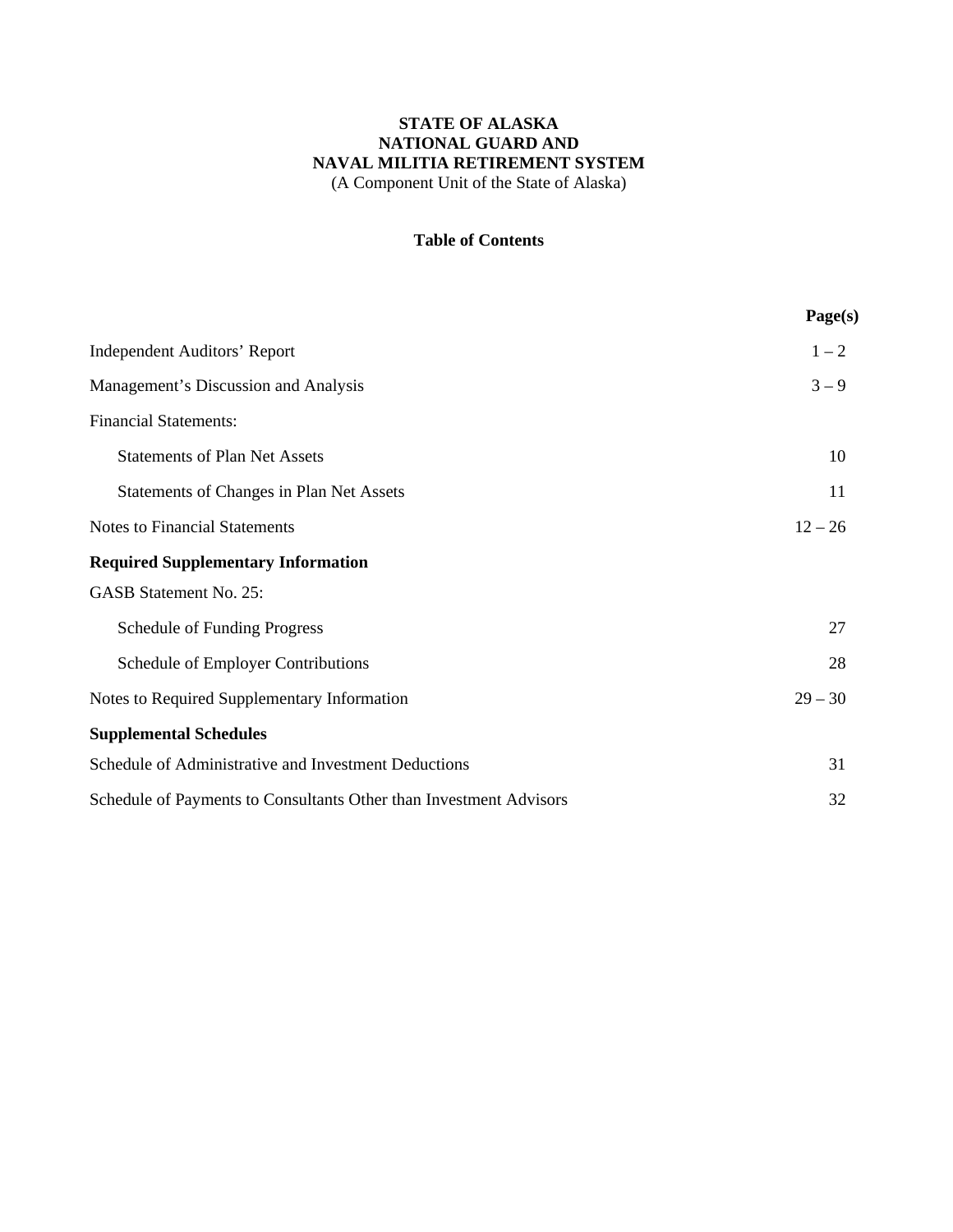

**KPMG LLP** Suite 600 701 West Eighth Avenue Anchorage, AK 99501

### **Independent Auditors' Report**

Division of Retirement and Benefits and Members of the Alaska Retirement Management Board State of Alaska National Guard and Naval Militia Retirement System:

We have audited the accompanying statements of plan net assets of the State of Alaska National Guard and Naval Militia Retirement System (Plan), a Component Unit of the State of Alaska, as of June 30, 2010 and 2009, and the related statements of changes in plan net assets for the years then ended. These financial statements are the responsibility of the Plan's management. Our responsibility is to express an opinion on these financial statements based on our audits.

We conducted our audits in accordance with auditing standards generally accepted in the United States of America. Those standards require that we plan and perform the audits to obtain reasonable assurance about whether the financial statements are free of material misstatement. An audit includes consideration of internal control over financial reporting as a basis for designing audit procedures that are appropriate in the circumstances, but not for the purpose of expressing an opinion on the effectiveness of the internal control over financial reporting. Accordingly, we express no such opinion. An audit also includes examining, on a test basis, evidence supporting the amounts and disclosures in the financial statements, assessing the accounting principles used and significant estimates made by management, as well as evaluating the overall financial statement presentation. We believe that our audits provide a reasonable basis for our opinion.

In our opinion, the financial statements referred to above present fairly, in all material respects, the plan net assets of the State of Alaska National Guard and Naval Militia Retirement System as of June 30, 2010 and 2009, and the changes in plan net assets for the years then ended in conformity with accounting principles generally accepted in the United States of America.

Management's Discussion and Analysis and Schedules of Funding Progress and Employer Contributions are not a required part of the financial statements, but are supplementary information required by the Governmental Accounting Standards Board (GASB). We have applied certain limited procedures, which consisted principally of inquiries of management regarding the methods of measurement and presentation of the required supplementary information. However, we did not audit this information and express no opinion on it.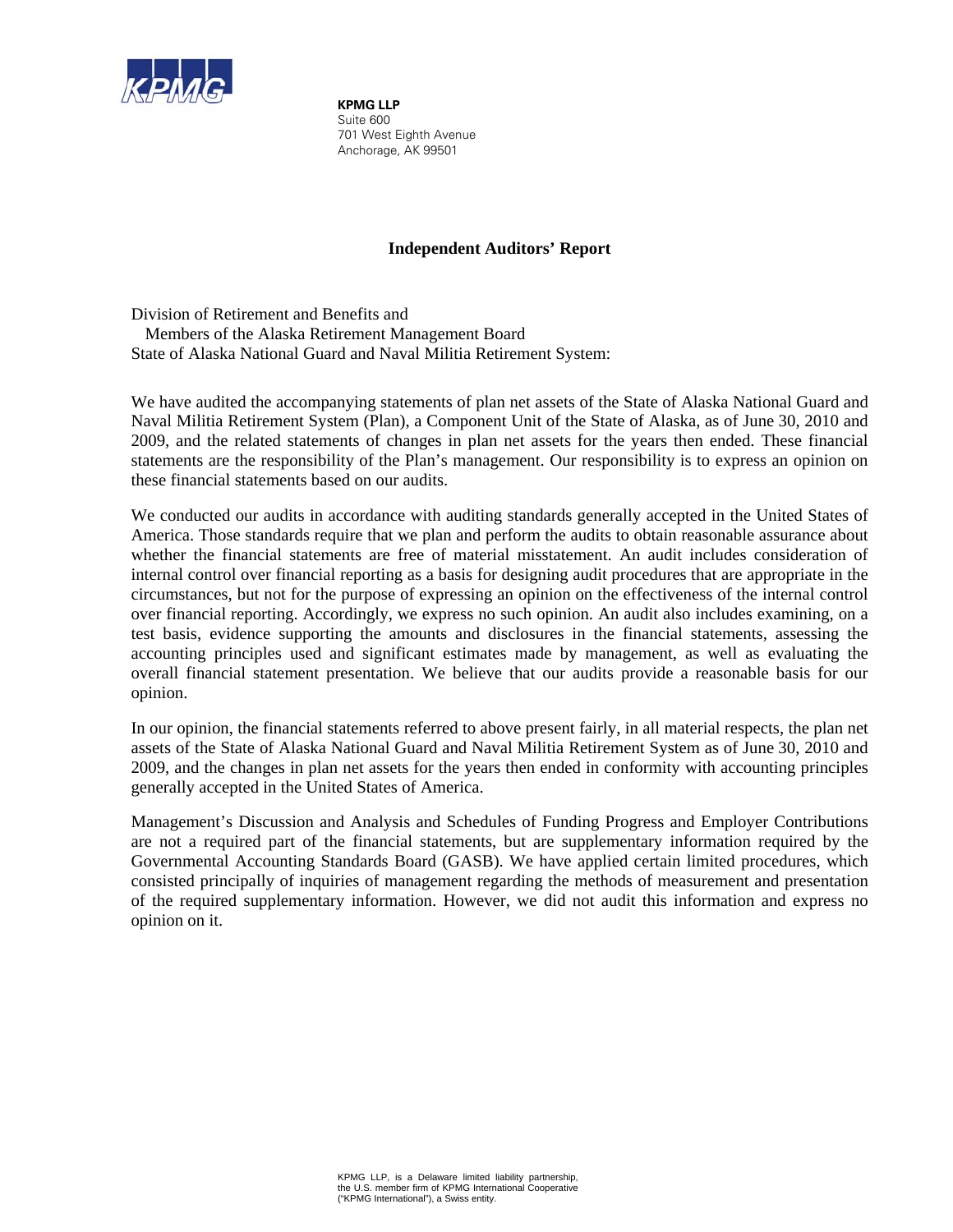

Our audits were conducted for the purpose of forming an opinion on the basic financial statements taken as a whole. The supplemental schedules presented on pages  $31 - 32$  are presented for purposes of additional analysis and are not a required part of the basic financial statements. Such supplemental schedules are the responsibility of the management of the Plan. This information has been subjected to the auditing procedures applied in our audits of the basic financial statements and, in our opinion, is fairly stated in a material respects when considered in relation to the basic financial statements taken as a whole.



October 29, 2010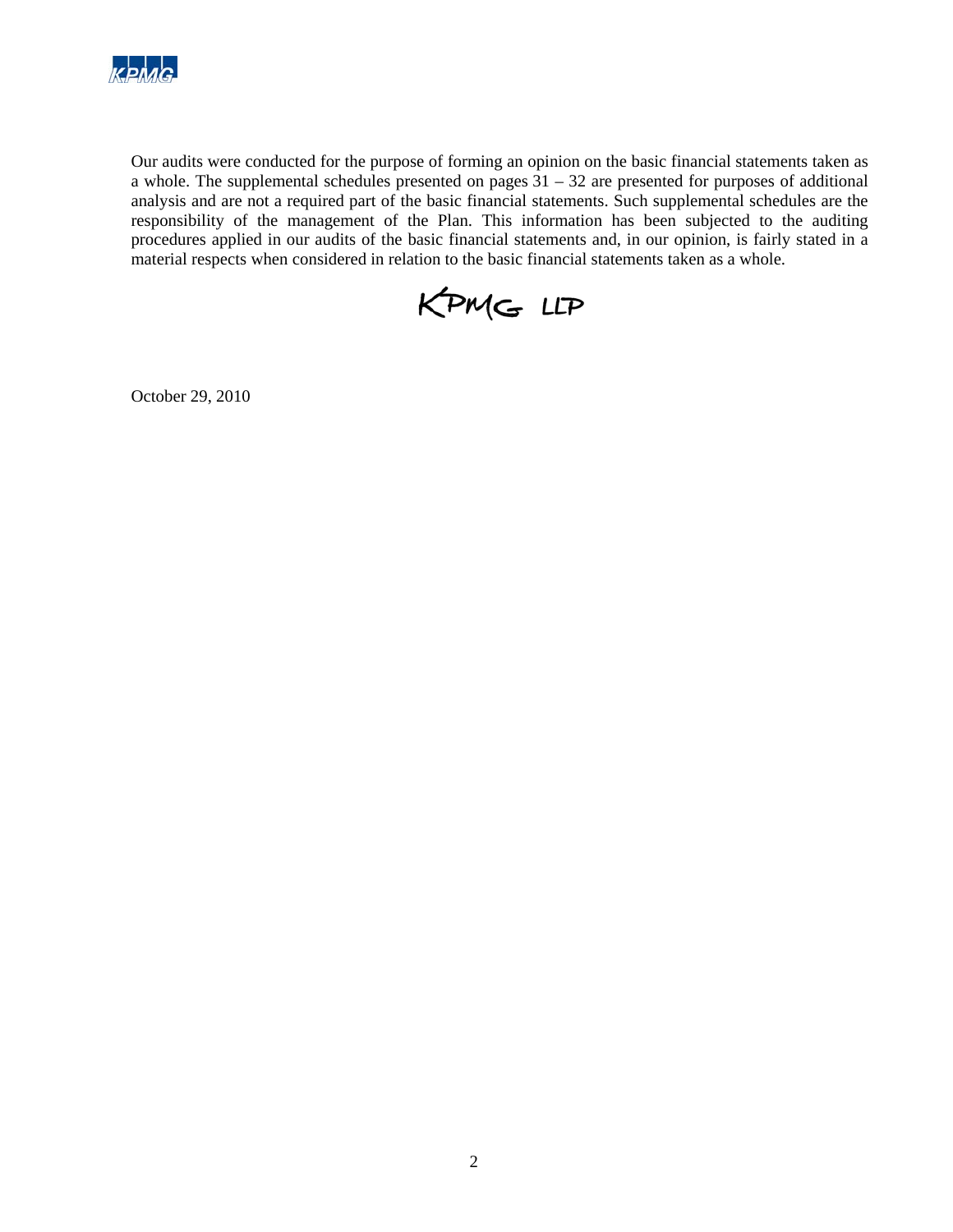(A Component Unit of the State of Alaska)

Management's Discussion and Analysis

June 30, 2010 and 2009

This section presents management's discussion and analysis (MD&A) of the State of Alaska National Guard and Naval Militia Retirement System's (Plan) financial position and performance for the years ended June 30, 2010 and 2009. This section is presented as a narrative overview and analysis. Please read the MD&A in conjunction with the financial statements, notes to financial statements, required supplementary information, notes to required supplementary information, and supplemental schedules to better understand the financial condition and performance of the Plan during the fiscal years ended June 30, 2010 and 2009. Information for fiscal year 2008 is presented for comparative purposes.

### **Financial Highlights**

The Plan's net assets held in trust for pension benefits as of June 30, 2010 and 2009 are \$29,431,722 and \$25,429,842, respectively.

The Plan's net assets held in trust for pension benefits as of June 30, 2010, increased by \$4,001,880 or 15.7% from fiscal year 2009. The Plan's net assets held in trust for pension benefits as of June 30, 2009, decreased by \$1,759,086 or 6.5% from fiscal year 2008.

Employer contributions totaled \$2,603,300 and \$2,473,300 during fiscal years 2010 and 2009, respectively; an increase of \$130,000 or 5.3%. Employer contributions totaled \$2,473,300 and \$1,737,406 during fiscal years 2009 and 2008, respectively; an increase of \$735,894 or 42.4%.

Net investment income increased from a loss of \$2,546,193 in fiscal year 2009 to income of \$3,163,676 in fiscal year 2010, reflecting an increase in investment income of \$5,709,869 or 224.3%. Net investment loss increased from \$395,751 in 2008 to \$2,546,193 in 2009, reflecting an increase on investment loss of 543.4%.

Benefit payments totaled \$1,647,349 and \$1,535,247 during fiscal years 2010 and 2009, respectively; reflecting an increase of \$112,102 or 7.3%. Benefit payments were \$1,535,247 and \$1,642,441 during fiscal year 2009 and 2008, respectively, reflecting a decrease of \$107,194 or 6.5% from fiscal years 2009 and 2008, respectively.

#### **Overview of the Financial Statements**

This discussion and analysis is intended to serve as an introduction to the Plan's financial statements. The Plan's financial statements are comprised of three components: (1) statement of plan net assets, (2) statement of changes in plan net assets, and (3) notes to financial statements. This report also contains required supplementary information and other supplemental schedules.

*Statement of Plan Net Assets* – This statement presents information regarding the Plan's assets, liabilities, and resulting net assets held in trust for pension benefits. This statement reflects the Plan's investments at fair market value, along with cash and short-term investments, receivables, and other assets less liabilities at June 30, 2010 and 2009.

*Statement of Changes in Plan Net Assets* – This statement presents how the Plan's net assets held in trust for pension benefits changed during the fiscal years ended June 30, 2010 and 2009. This statement presents contributions earned and investment income (loss) during the period. Deductions for pension benefits and operating deductions are also presented.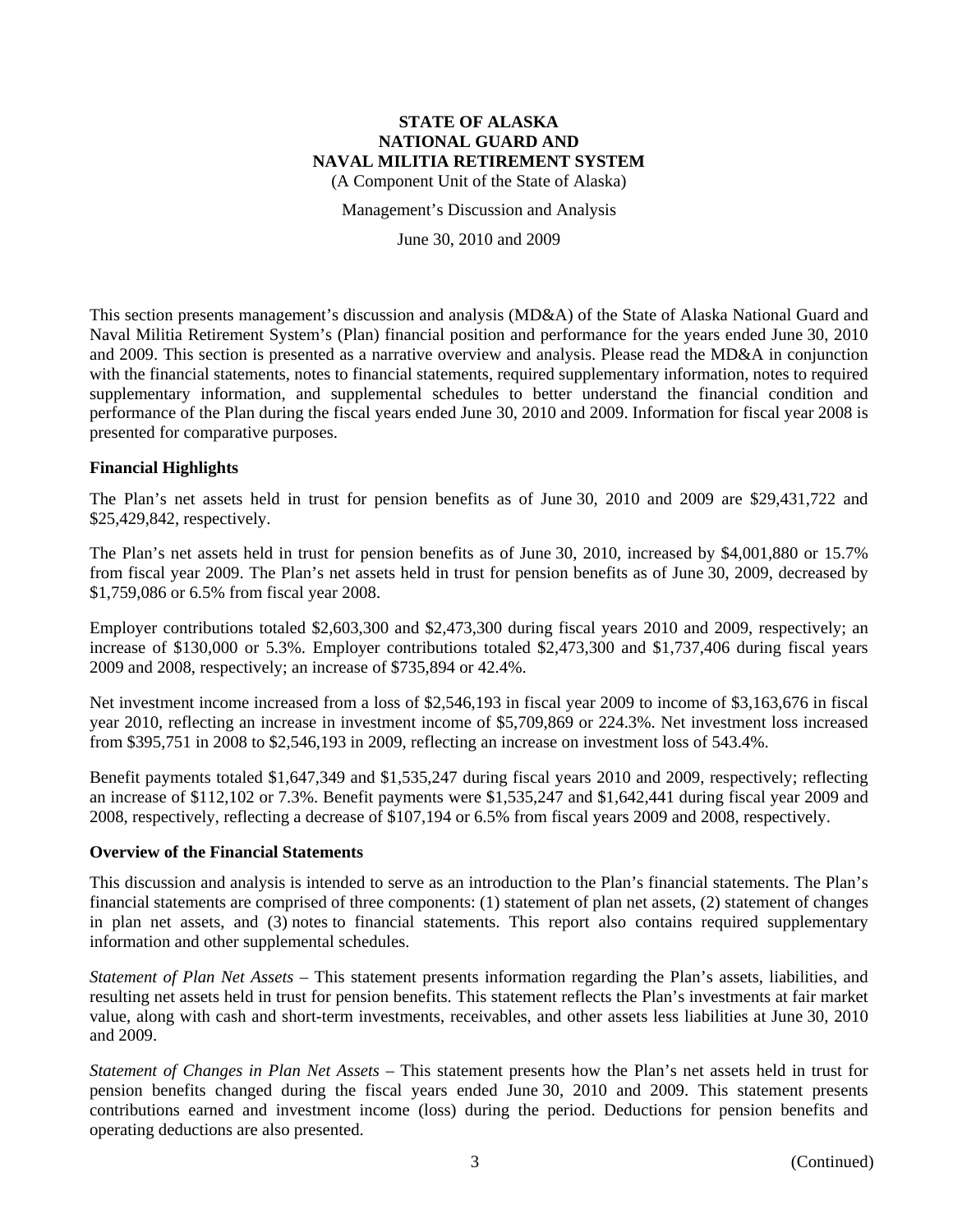(A Component Unit of the State of Alaska)

#### Management's Discussion and Analysis

### June 30, 2010 and 2009

The above statements represent resources available for investment and payment of benefits as of June 30, 2010 and 2009, and the sources and uses of those funds during fiscal years 2010 and 2009.

*Notes to Financial Statements* – The notes to financial statements are an integral part of the financial statements and provide additional detailed information and schedules that is essential to a full understanding of the Plan's financial statements.

*Required Supplementary Information and Related Notes* – The required supplementary information consists of two schedules and related notes concerning the funded status of the Plan, as well as actuarial assumptions and methods used in the actuarial valuation.

*Supplemental Schedules* – Supplemental schedules include detailed information on administrative and investment deductions incurred by the Plan and payments to consultants (other than investment advisors) for professional services.

| <b>Plan Net Assets</b>              |    |            |            |           |             |              |
|-------------------------------------|----|------------|------------|-----------|-------------|--------------|
| Increase/(decrease)                 |    |            |            |           |             |              |
| <b>Description</b>                  |    | 2010       | 2009       | Amount    | Percentage  | 2008         |
| Assets:                             |    |            |            |           |             |              |
| Cash and cash equivalents           | \$ | 14.856     | 2,152      | 12.704    | 590.3% \$   | 24,898       |
| Investments, at fair value          |    | 29,481,908 | 25,504,970 | 3,976,938 | 15.6        | 27,236,684   |
| Total assets                        |    | 29,496,764 | 25,507,122 | 3,989,642 | 15.6        | 27, 261, 582 |
| Liabilities:                        |    |            |            |           |             |              |
| Accrued expenses                    |    | 52,525     | 65,354     | (12, 829) | (19.6)      | 55,447       |
| Due to State of Alaska General Fund |    | 12,517     | 11,926     | 591       | 5.0         | 17,207       |
| <b>Total liabilities</b>            |    | 65,042     | 77,280     | (12, 238) | (15.8)      | 72,654       |
| Net assets                          |    | 29,431,722 | 25,429,842 | 4,001,880 | 15.7%<br>-S | 27,188,928   |

#### **Condensed Financial Information**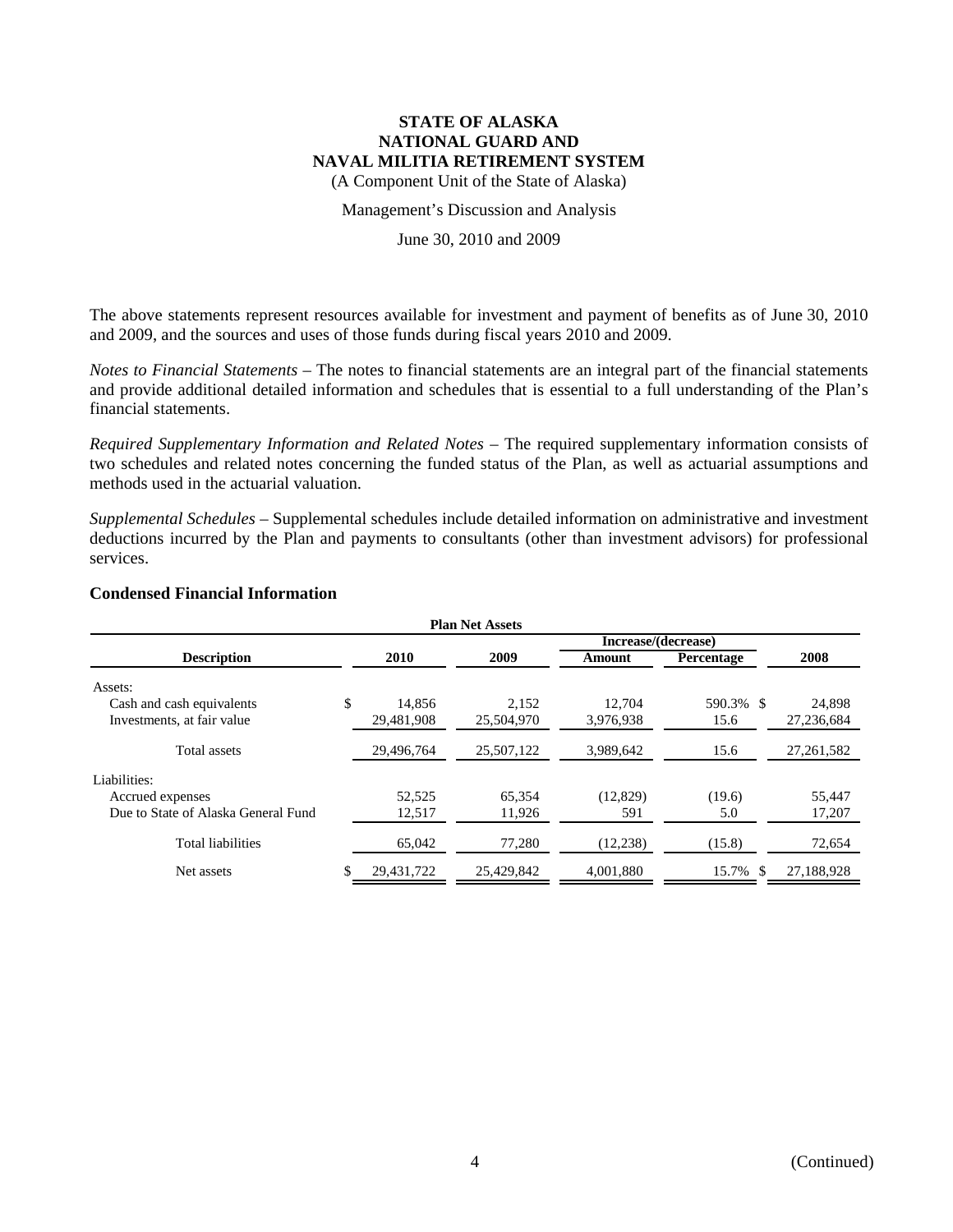(A Component Unit of the State of Alaska)

#### Management's Discussion and Analysis

#### June 30, 2010 and 2009

| <b>Changes in Plan Net Assets</b> |   |            |             |                     |              |            |
|-----------------------------------|---|------------|-------------|---------------------|--------------|------------|
|                                   |   |            |             | Increase (decrease) |              |            |
| <b>Description</b>                |   | 2010       | 2009        | Amount              | Percentage   | 2008       |
| Net assets, beginning of year     | S | 25,429,842 | 27,188,928  | (1,759,086)         | $(6.5)\%$ \$ | 17,614,319 |
| Additions (reductions):           |   |            |             |                     |              |            |
| $Contributions - DMVA$            |   | 2,603,300  | 2,473,300   | 130,000             | 5.3          | 1,737,406  |
| Appropriation – State of Alaska   |   |            |             |                     |              | 10,000,000 |
| Net investment income (loss)      |   | 3,163,676  | (2,546,193) | 5,709,869           | (224.3)      | (395, 751) |
| Total additions (reductions)      |   | 5,766,976  | (72, 893)   | 5,839,869           | (8,011.6)    | 11,341,655 |
| Deductions:                       |   |            |             |                     |              |            |
| Pension benefits                  |   | 1,647,349  | 1,535,247   | 112,102             | 7.3          | 1,642,441  |
| Administrative                    |   | 117,747    | 150,946     | (33,199)            | (22.0)       | 124,605    |
| Total deductions                  |   | 1,765,096  | 1,686,193   | 78,903              | 4.7          | 1,767,046  |
| Increase (decrease) in            |   |            |             |                     |              |            |
| net assets                        |   | 4,001,880  | (1,759,086) | 5,760,966           | (327.5)      | 9,574,609  |
| Net assets, end of year           | S | 29,431,722 | 25,429,842  | 4,001,880           | 15.7%<br>S.  | 27,188,928 |

#### **Financial Analysis of the Plan**

The Statement of Plan Net Assets as of June 30, 2010 and 2009 showed net assets held in trust for pension benefits of \$29,431,722 and \$25,429,842, respectively. The entire amount is available to cover the Plan's obligations to pay benefits to its members and their beneficiaries. These amounts also represent an increase in net assets held in trust for pension benefits of \$4,001,880 or 15.7% and a decrease \$1,759,086 or 6.5% from fiscal years 2009 and 2008, respectively. Over the long term, employer contributions and investment income are expected to cover the pension costs of the Plan.

The investment of pension funds is a long–term undertaking. On an annual basis, the Alaska Retirement Management Board (Board) reviews and adopts an asset allocation strategy to ensure the asset mix will remain at an optimal risk/return level given the Plan's constraints and objectives.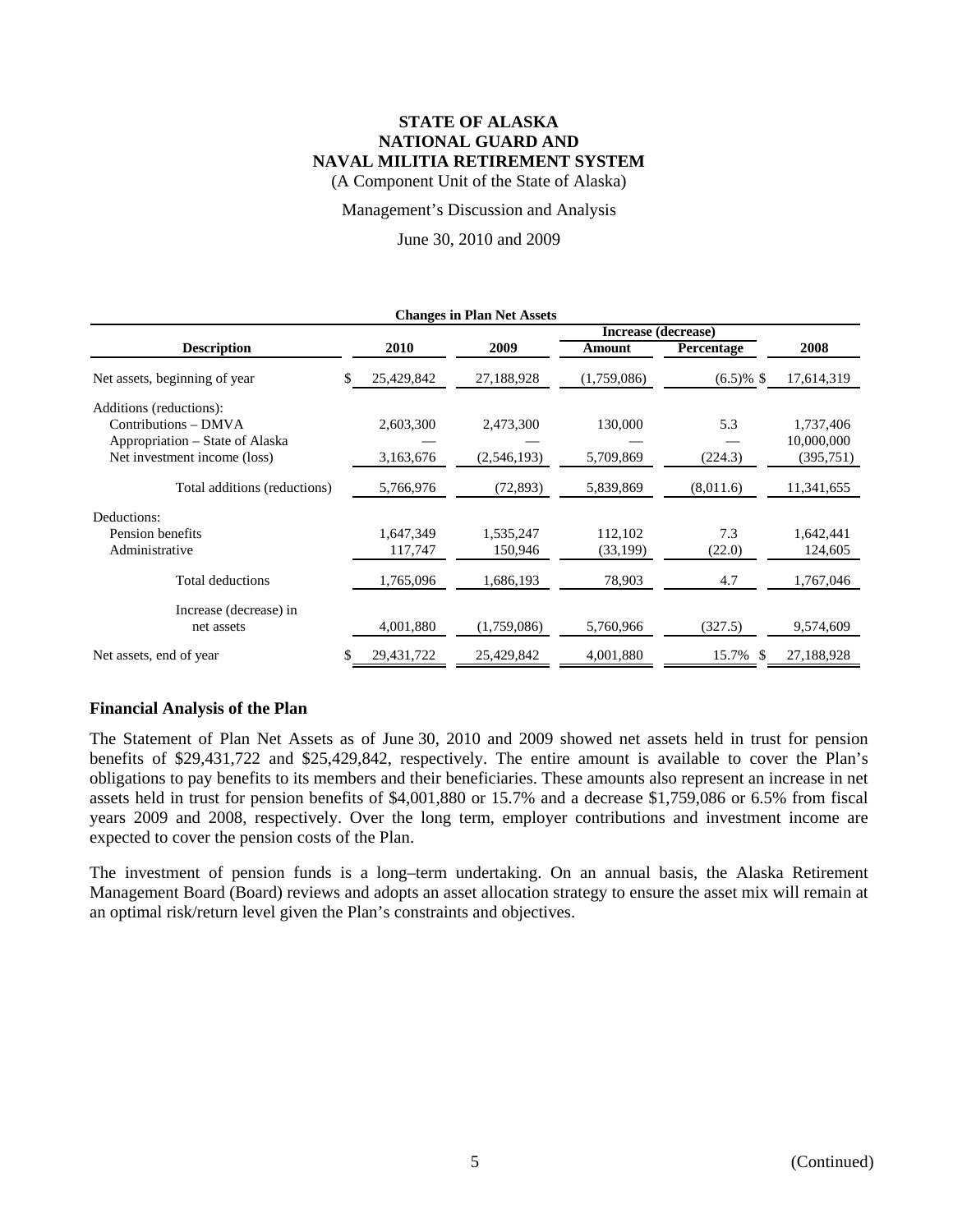(A Component Unit of the State of Alaska)

Management's Discussion and Analysis

June 30, 2010 and 2009

During fiscal year 2010 and 2009, the Board adopted the following asset allocations:

|                                       | 2010              |       |  |
|---------------------------------------|-------------------|-------|--|
|                                       | <b>Allocation</b> | Range |  |
| Broad domestic equity                 | 27.0%             | ± 5%  |  |
| International equity                  | 15.0              | ± 5   |  |
| Domestic fixed income (includes cash) | 58.0              | ±10   |  |
| Total                                 | 100.0%            |       |  |
| Expected five-year median return      | 7.42%             |       |  |
| Standard deviation                    | 8.05              |       |  |

|                                       | 2009              |       |  |
|---------------------------------------|-------------------|-------|--|
|                                       | <b>Allocation</b> | Range |  |
| Broad domestic equity                 | 30.0%             | ± 5%  |  |
| International equity                  | 10.0              | ± 5   |  |
| Domestic fixed income (includes cash) | 60.0              | ±10   |  |
| Total                                 | 100.0%            |       |  |
| Expected five-year median return      | 6.80%             |       |  |
| Standard deviation                    | 8.01              |       |  |

For fiscal years 2010 and 2009, the Plan's investments generated a 11.50% and a (8.31%) rate of return, respectively. The Plan's annualized rate of return was 0.34% over the last three years and 3.99% over the last five years. The actuarial earnings rate assumption was 7.25% in the June 30, 2008 and 2006 actuarial valuation reports and 8.25% in the June 30, 2004 actuarial valuation report.

#### **Actuarial Valuations and Funding Progress**

The overall objective of a pension fund is to accumulate sufficient funds to meet all expected future obligations to members. The employer contribution requirements are actuarially determined and funded by contributions from the State of Alaska, Department of Military and Veterans' Affairs (DMVA). Annually, DMVA includes an appropriation to fund the Plan for the cost determined. The Plan uses the Entry Age Normal method of funding. Actuarially determined contribution amounts are recommended by the Actuary and adopted by the Board prior to each fiscal year that the contribution amount applies. The ratio of assets to liabilities increased from 98.2% to 99.7% during the two–year period ending June 30, 2009. Progress continues toward achieving and maintaining the funding objectives of the Plan.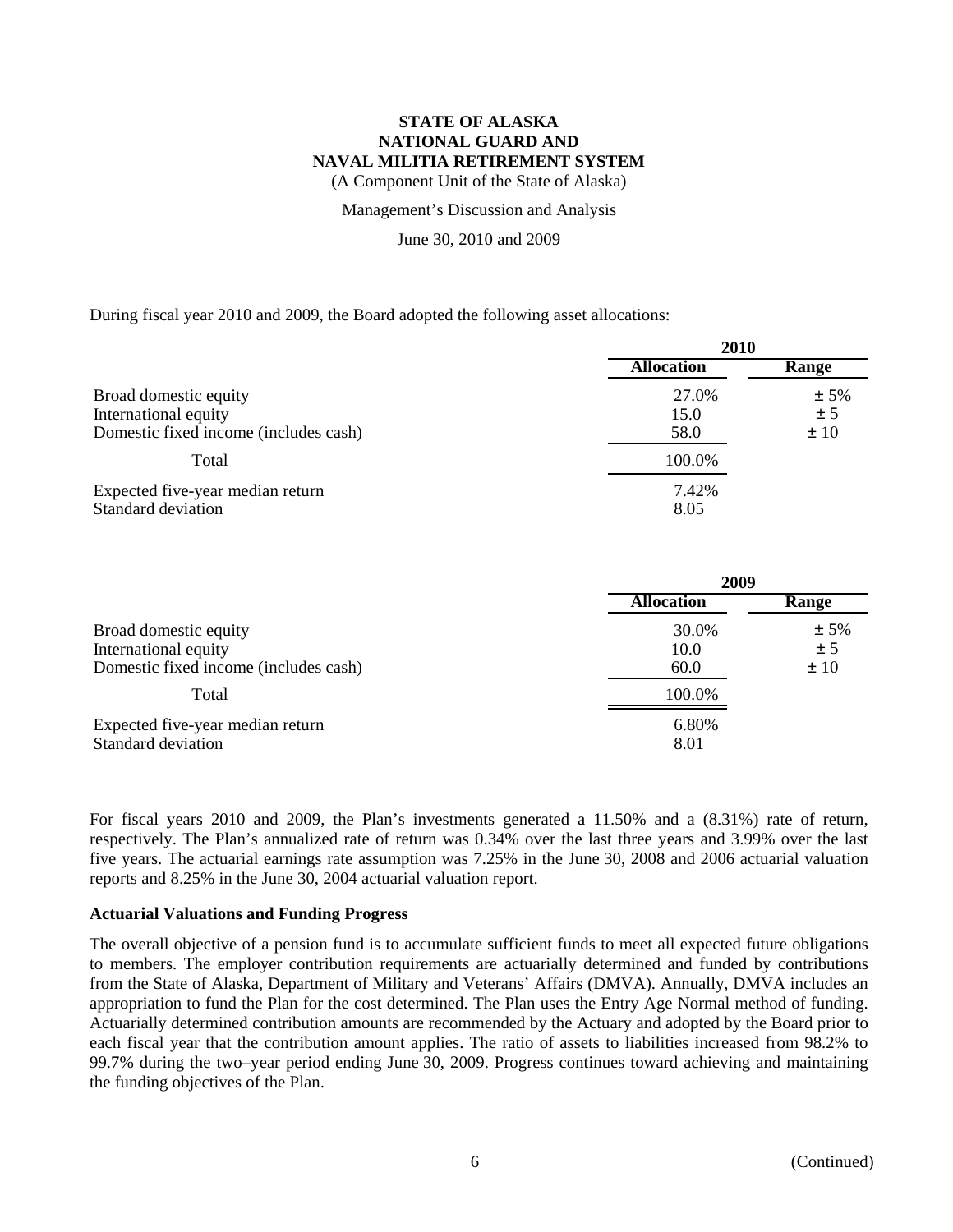(A Component Unit of the State of Alaska)

#### Management's Discussion and Analysis

#### June 30, 2010 and 2009

A summary of the actuarial assumptions and methods is presented in the Notes to Required Supplementary Information. The assumptions, when applied in combination, fairly represent past and anticipated future experience of the Plan.

|                                         | Valuation or roll-forward year |                          |  |
|-----------------------------------------|--------------------------------|--------------------------|--|
|                                         | 2009                           | 2008                     |  |
| Valuation assets<br>Accrued liabilities | 30,123,348<br>30,208,411       | 28,370,756<br>28,904,645 |  |
| Unfunded liability                      | 85,063                         | 533,889                  |  |
| Funding ratio                           | 99.7%                          | 98.2%                    |  |

#### **Contributions and Investment Income**

The additions required to fund retirement benefits are accumulated through a combination of employer contributions and net investment income.

|                                 |           |             | <b>Additions</b>    |                  |            |
|---------------------------------|-----------|-------------|---------------------|------------------|------------|
|                                 |           |             | Increase/(decrease) |                  |            |
|                                 | 2010      | 2009        | Amount              | Percentage       | 2008       |
| Contributions – DMVA            | 2.603.300 | 2,473,300   | 130,000             | 5.3%             | 1,737,406  |
| Appropriation – State of Alaska |           |             |                     |                  | 10,000,000 |
| Net investment income (loss)    | 3,163,676 | (2,546,193) | 5,709,869           | 224.3            | (395, 751) |
| Total                           | 5,766,976 | (72,893)    | 5,839,869           | $(8,011.6)\%$ \$ | 11,341,655 |

Employer contributions increased from \$2,473,300 during fiscal year 2009 to \$2,603,300 during fiscal year 2010, an increase of \$130,000 or 5.3%. There was a decrease between the actuarially determined contribution amounts from fiscal year 2009 of \$2,473,282 and the actuarial roll-forward determined contribution amount for fiscal year 2010 of \$2,415,077. A full actuarial valuation is completed for the Plan biennially with the actuarial roll-forward being completed in the interim years. The employer contributions increase was due to an increase in the legislative appropriation funding provide in House Bill 81 to DMVA to cover retirement benefits.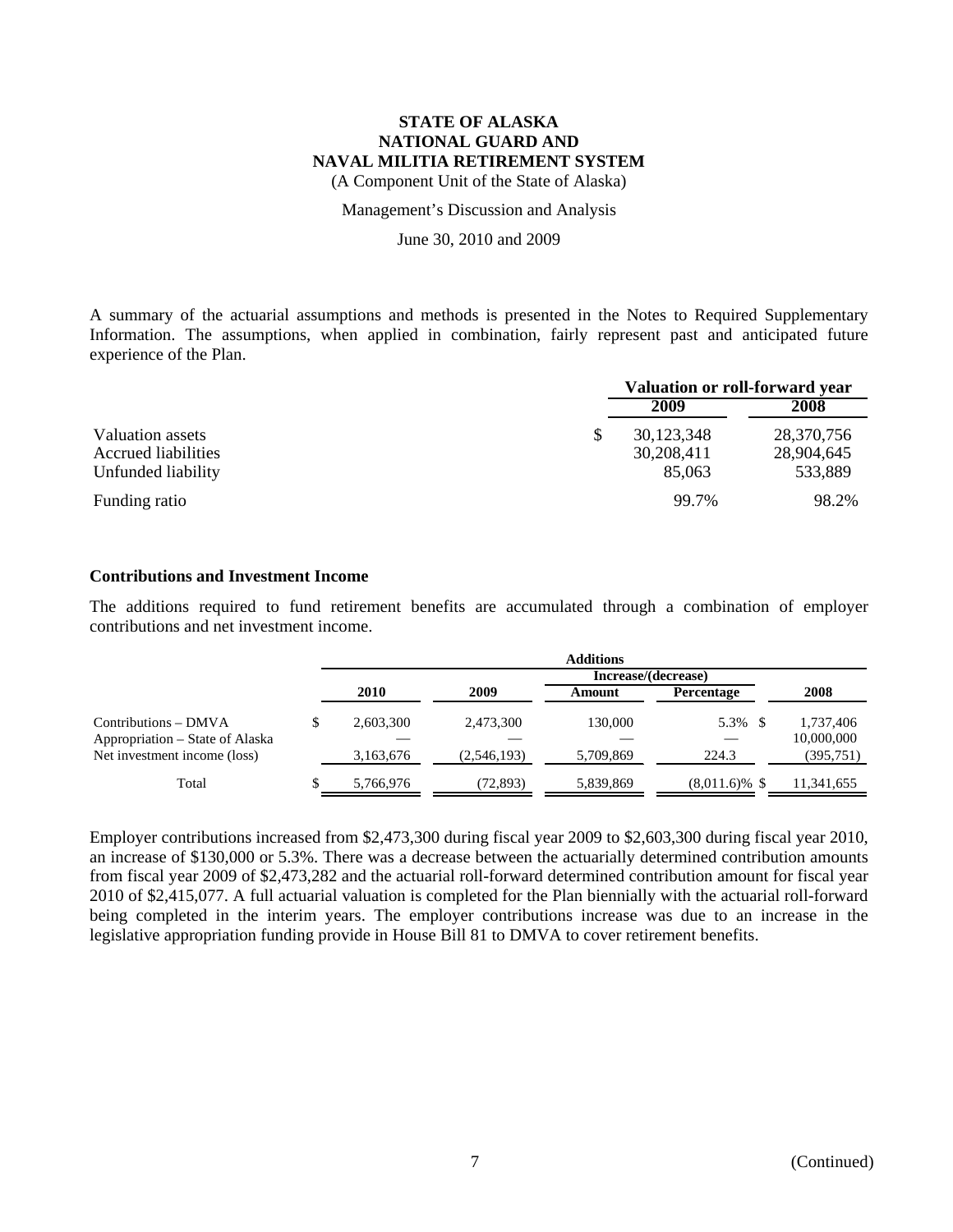(A Component Unit of the State of Alaska)

#### Management's Discussion and Analysis

June 30, 2010 and 2009

The Plan's net investment income in fiscal year 2010 increased by \$5,709,869 or 224.3% from amounts recorded in fiscal year 2009 and net investment loss in fiscal year 2009 increased by \$2,150,442 or 543.4% from amounts recorded in fiscal year 2008. In fiscal year 2010 investments have started recovering from the economic downturn in fiscal year 2009 where investment results were heavily negative. Over the long term, investment income has been a major component of additions to Plan assets. During fiscal year 2010, the Plan experienced some recovery from the prior year's significant reduction in rates of return on investments. The assumed rate of return used in the actuarial valuation report to determine liabilities of the Plan was 7.25%.

The Plan's investment rate of returns at June 30, are as follows:

|                        |        | <b>Year ended</b> |            |
|------------------------|--------|-------------------|------------|
|                        | 2010   | 2009              | 2008       |
| System returns         | 11.50% | $(8.31)\%$        | $(1.18)\%$ |
| Domestic equities      | 15.52  | (27.05)           | (13.53)    |
| International equities | 8.48   | (29.02)           | (9.36)     |
| Fixed income           | 10.79  | 3.62              | 6.43       |

### **Benefits and Other Deductions**

The primary deduction of the Plan is the payment of pension benefits. These benefit payments and the costs of administering the Plan comprise the costs of operation.

|                           |    |                      |                      | <b>Deductions</b>    |                   |                      |
|---------------------------|----|----------------------|----------------------|----------------------|-------------------|----------------------|
|                           |    | Increase/(decrease)  |                      |                      |                   |                      |
|                           |    | 2010                 | 2009                 | Amount               | <b>Percentage</b> | 2008                 |
| Pension<br>Administrative | J  | 1,647,349<br>117.747 | 1,535,247<br>150.946 | 112,102<br>(33, 199) | 7.3%<br>(22.0)    | 1,642,441<br>124,605 |
| Total                     | J) | 1,765,096            | 1,686,193            | 78.903               | 4.7%              | 1,767,046            |

The decrease in administrative deductions is related to the decrease in actuarial cost as the actuarial valuation for the plan is completed every even number of years.

### **Funding**

Retirement benefits are financed by accumulations from DMVA annual contributions, periodic State of Alaska appropriations, and investment income earned on Plan investments.

- The actuarially determined employer contribution amounts are determined by the Plan's consulting actuary and approved by the Board. Contributions are determined on a biannual basis.
- The Board works with an external consultant to determine the proper asset allocation strategy.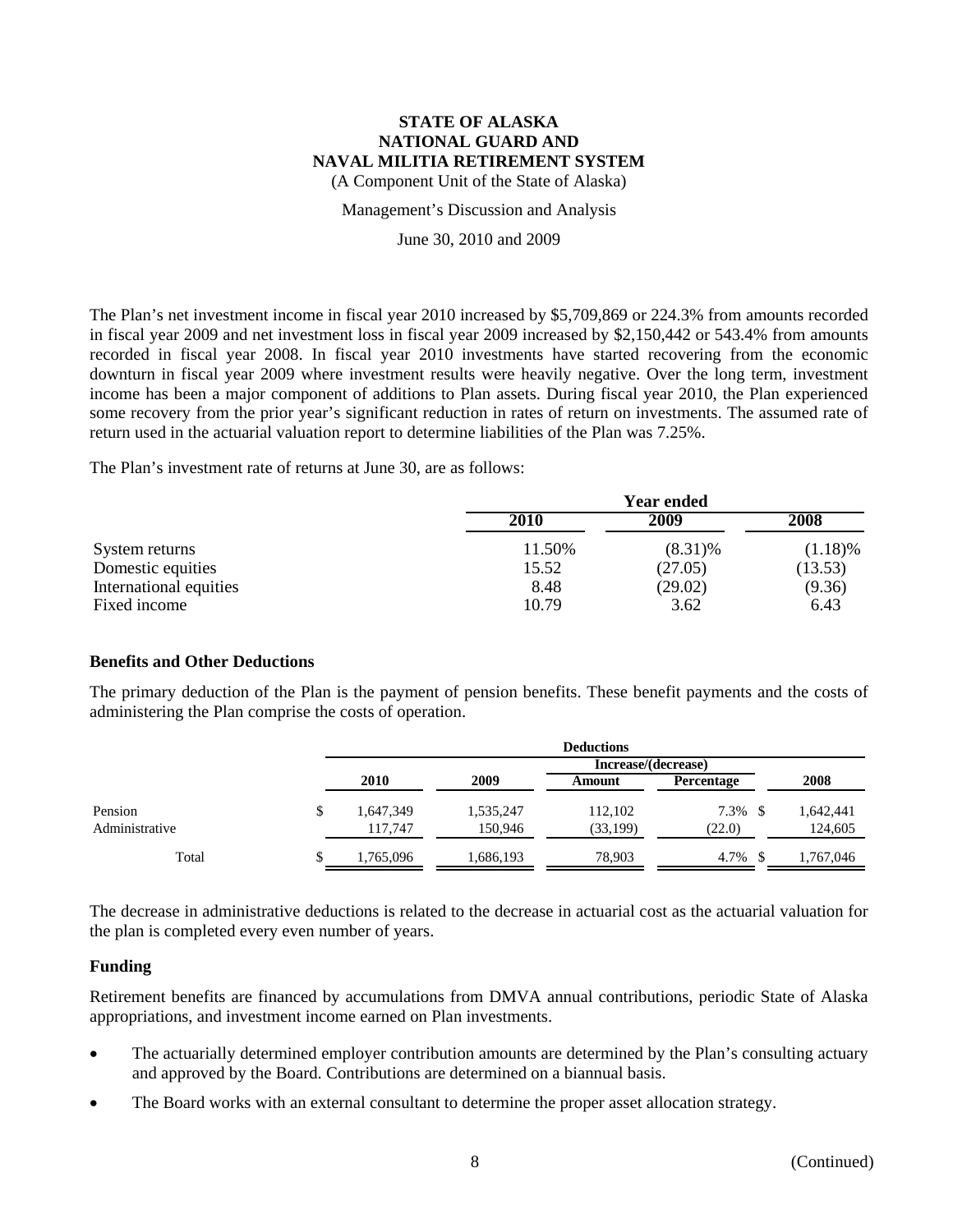(A Component Unit of the State of Alaska)

Management's Discussion and Analysis

June 30, 2010 and 2009

### **Legislation**

During fiscal year 2010, the Twenty-Seventh Alaska State Legislature enacted one law that affects the Plan:

 House Bill 300 appropriates \$84,175 from the general fund to the Department of Military and Veterans' Affairs for deposit in the defined benefit pension fund and retiree healthcare trust for the purpose of funding the Alaska National Guard and Alaska Naval Militia retirement system for fiscal year ending June 30, 2011.

During fiscal year 2009, the Twenty Sixth Alaska State Legislature enacted one law that affects the Plan:

 House Bill 81 appropriates \$107,953,000 from the general fund to the Department of Military and Veterns' Affairs for deposit in the defined benefit pension fund and retiree healthcare trust for the purpose of funding the Alaska National Guard and Alaska Naval Militia retirement system for fiscal year ending June 30, 2010.

In fiscal year 2008, during the State of Alaska's 25th legislative session, the Alaska legislature appropriated in Senate Bill 221 \$10,000,000 to the Plan to reduce the actuarial unfunded liability based on the June 30, 2006 actuarial valuation report. This transfer occurred in June 2008.

#### **Economic Conditions, Future Contribution Rates, and Status of Unfunded Liability**

Net investment income reflected an increase of 224.3% between 2009 and 2010. The Board continues to diversify the portfolio of the Plan to maintain an optimal risk/return ratio. Actual investment returns lower than the assumed investment return continues to impact both the annual actuarially determined contribution amount and the Plan's funded level.

The actuarial roll-forward for June 30, 2009, reports a funding ratio of 99.7% and an unfunded liability of \$85,063. Since actuarial valuation reports for the Plan are conducted biannually, the June 30, 2010 report will be completed and presented to the Board in 2011. An actuarial roll-forward analysis for fiscal year 2013 is estimated to be available in Spring 2012.

#### **Requests for Information**

This financial report is designed to provide a general overview of the Plan's financial condition for those with interest in the Plan's finances. Questions concerning any of the information provided in this report or requests for additional financial information should be addressed to:

State of Alaska National Guard and Naval Militia Retirement System Division of Retirement & Benefits, Accounting Section P.O. Box 110203 Juneau, Alaska 99811–0203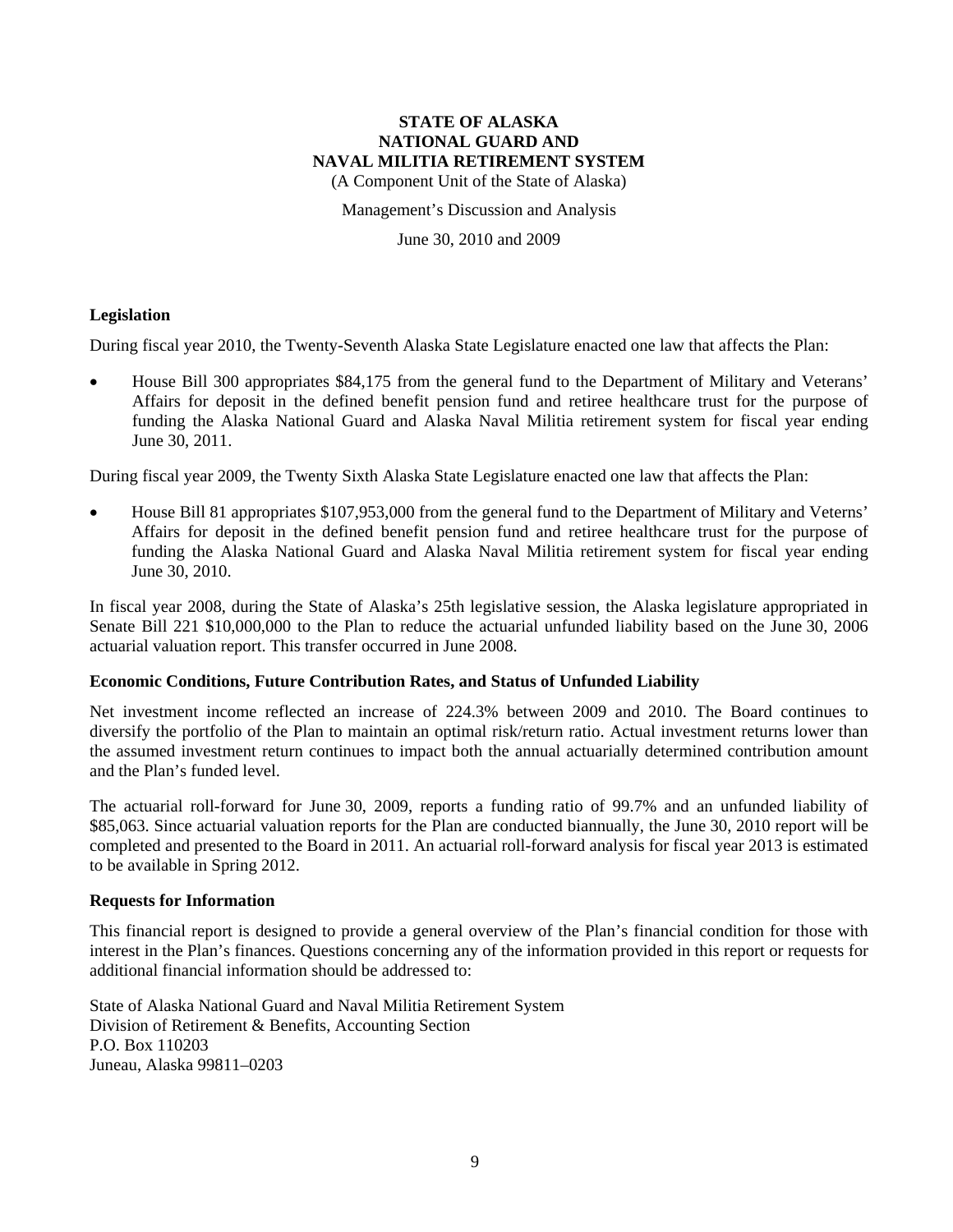(A Component Unit of the State of Alaska)

### Statements of Plan Net Assets

## June 30, 2010 and 2009

|                                                                                                                                                                              | 2010                                              | 2009                                 |
|------------------------------------------------------------------------------------------------------------------------------------------------------------------------------|---------------------------------------------------|--------------------------------------|
| Assets:<br>Cash and cash equivalents (notes 3 and 4):<br>Short-term fixed income pool                                                                                        | \$<br>14,856                                      | 2,152                                |
| Investments (notes $3, 4, 5$ and $6$ ) at fair value:<br>Alaska retirement fixed income pool<br><b>US Treasury Pool</b><br>Domestic equity pool<br>International equity pool | 13,244,918<br>4,819,313<br>7,340,828<br>4,076,849 | 13,954,357<br>8,433,391<br>3,117,222 |
| Total investments                                                                                                                                                            | 29,481,908                                        | 25,504,970                           |
| Total assets                                                                                                                                                                 | 29,496,764                                        | 25,507,122                           |
| Liabilities:<br>Accrued expenses<br>Due to State of Alaska General Fund                                                                                                      | 52,525<br>12,517                                  | 65,354<br>11,926                     |
| <b>Total liabilities</b>                                                                                                                                                     | 65,042                                            | 77,280                               |
| Commitments (note 6)                                                                                                                                                         |                                                   |                                      |
| Net assets held in trust for pension benefits                                                                                                                                | 29,431,722                                        | 25,429,842                           |

See accompanying notes to financial statements.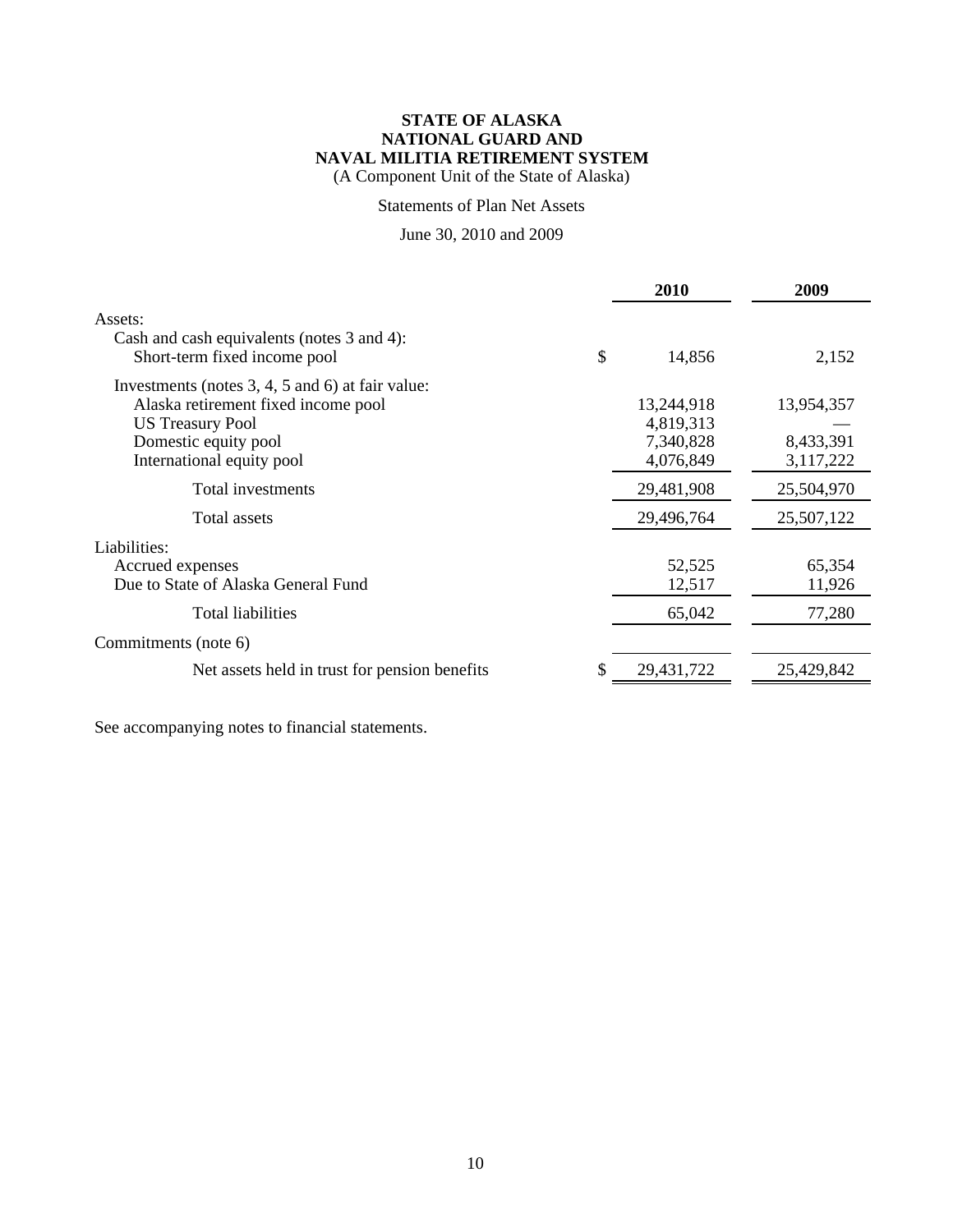(A Component Unit of the State of Alaska)

## Statements of Changes in Plan Net Assets

# Years ended June 30, 2010 and 2009

|                                                                                                              | 2010                            | 2009                              |
|--------------------------------------------------------------------------------------------------------------|---------------------------------|-----------------------------------|
| Additions (reductions):<br>Contributions – State of Alaska, Military and Veterans' Affairs                   | \$<br>2,603,300                 | 2,473,300                         |
| Investment income (loss):<br>Net appreciation (depreciation) in fair value (note 3)<br>Interest<br>Dividends | 2,265,537<br>659,785<br>277,482 | (3,599,024)<br>801,778<br>275,995 |
| Total investment income (loss)                                                                               | 3,202,804                       | (2,521,251)                       |
| Less investment expense                                                                                      | 39,128                          | 24,942                            |
| Net investment income (loss)                                                                                 | 3,163,676                       | (2,546,193)                       |
| Total additions (reductions)                                                                                 | 5,766,976                       | (72, 893)                         |
| Deductions:<br>Pension benefits<br>Administrative                                                            | 1,647,349<br>117,747            | 1,535,247<br>150,946              |
| Total deductions                                                                                             | 1,765,096                       | 1,686,193                         |
| Net increase (decrease)                                                                                      | 4,001,880                       | (1,759,086)                       |
| Net assets held in trust for pension benefits:<br>Balance, beginning of year                                 | 25,429,842                      | 27,188,928                        |
| Balance, end of year                                                                                         | 29,431,722                      | 25,429,842                        |

See accompanying notes to financial statements.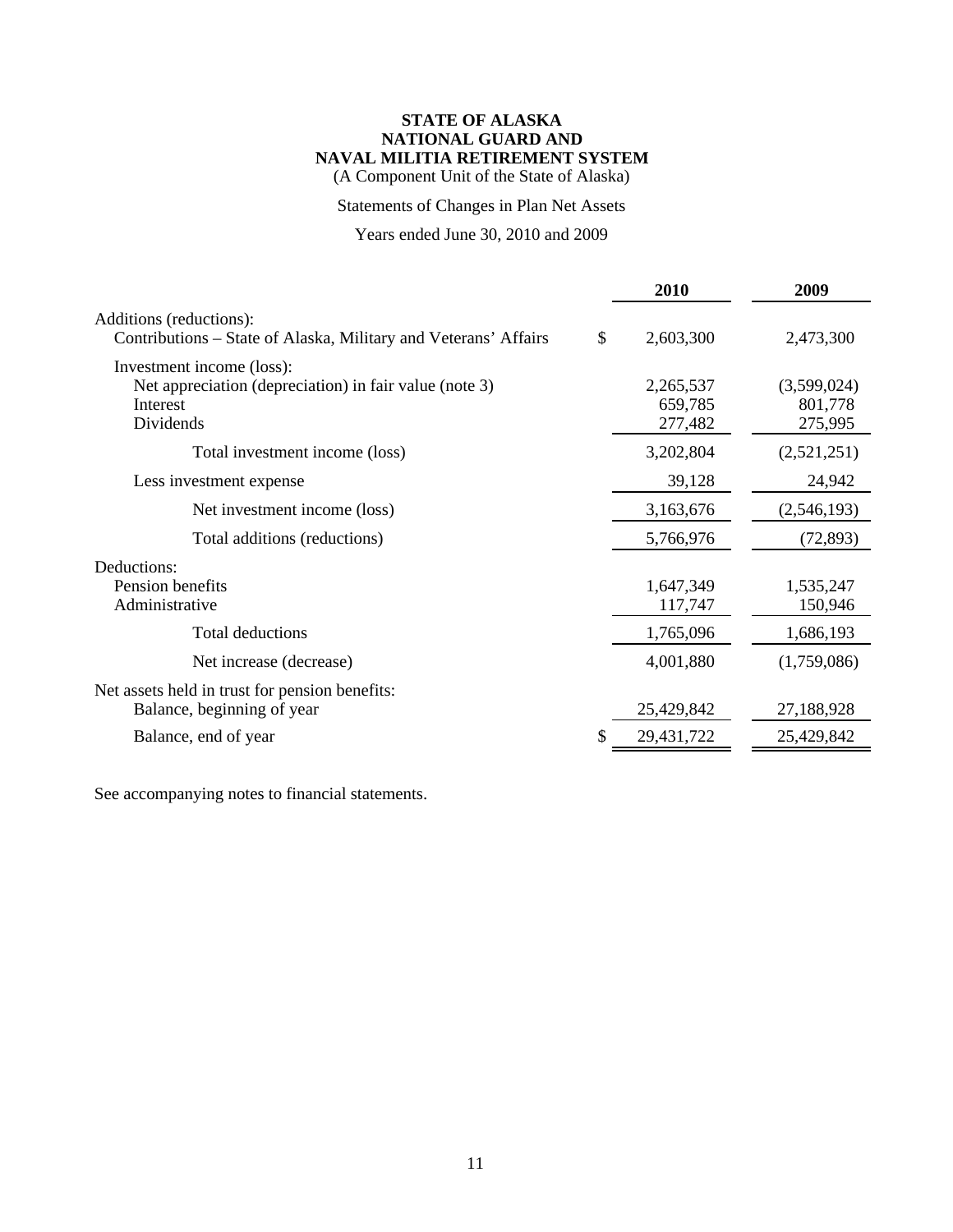(A Component Unit of the State of Alaska)

Notes to Financial Statements

June 30, 2010 and 2009

#### **(1) Description**

The following brief description of the State of Alaska National Guard and Naval Militia Retirement System (Plan), a Component Unit of the State of Alaska (State), is provided for general information purposes only. Participants should refer to the Plan agreement for more complete information than that noted in the notes to the financial statements.

### *General*

The Plan is a defined benefit, single–employer retirement system established and administered by the State to provide pension benefits for eligible members of the Alaska National Guard and Alaska Naval Militia. Benefit and contribution provisions are established by State law and may be amended only by the State Legislature. The Plan is considered a component unit of the State financial reporting entity and is included in the State's Comprehensive Annual Financial Report as a pension trust fund.

Plan membership as of valuation year ended June 30:

|                                                                                                                | <b>Valuation as of</b> |            |  |
|----------------------------------------------------------------------------------------------------------------|------------------------|------------|--|
|                                                                                                                | 2008                   | 2006       |  |
| Retirees and beneficiaries currently receiving benefits<br>Terminated Plan members entitled to future benefits | 516<br>1,148           | 506<br>936 |  |
| Total current and future benefits                                                                              | 1,664                  | 1,442      |  |
| Active plan members:                                                                                           |                        |            |  |
| Alaska Air National Guard                                                                                      | 1,956                  | 1,909      |  |
| Alaska Army National Guard                                                                                     | 1,866                  | 1,871      |  |
| Alaska Naval Militia                                                                                           | 75                     | 66         |  |
| Total active plan members                                                                                      | 3,897                  | 3,846      |  |
|                                                                                                                | 5,561                  | 5,288      |  |

### *Pension Benefits*

Members who voluntarily retire from the Alaska National Guard or Alaska Naval Militia (Alaska Guard) after at least five years of Alaska Guard service and a total of at least twenty years of U.S. military service or members who involuntarily leave the Alaska Guard service due to federal standards imposed on the Alaska Guard, regardless of length of service, are eligible for a retirement pension. The retirement pension is \$100 per month for each month of Alaska Guard service and may be paid to the member monthly or in a one-time lump sum.

### *Postemployment Healthcare Benefits*

Major medical benefits are not provided to retired Plan members.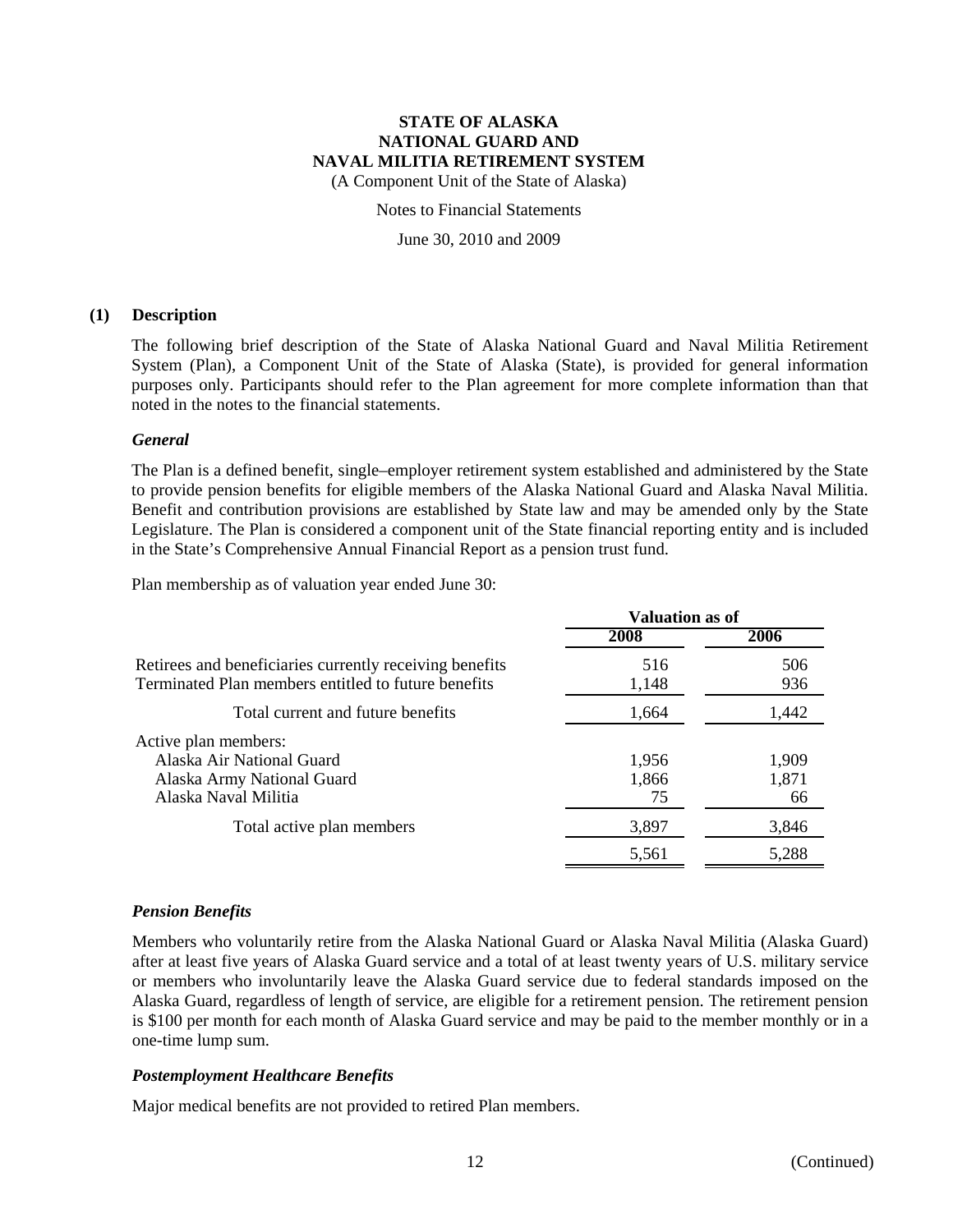(A Component Unit of the State of Alaska)

#### Notes to Financial Statements

June 30, 2010 and 2009

#### **(1) Description (cont.)**

#### *Death Benefits*

Upon the death of an eligible member, as previously described, the member's designated beneficiary is entitled to a lump sum benefit equal to the original pension amount less any payments already paid to the member.

#### *Contributions*

The Plan's funding policy provides for annual employer contributions by the State of Alaska, Department of Military and Veterans' Affairs (Department) at actuarially determined contribution amounts that are sufficient to accumulate assets to pay benefits when due. Some officials of the Department may be members of the Plan. Plan members make no contributions to the Plan.

#### **(2) Summary of Significant Accounting Policies**

#### *Basis of Accounting*

The Plan's financial statements are prepared using the economic resource focus and the accrual basis of accounting. Contributions are recognized in the period they are due. Benefits are recognized when due and payable.

#### *Use of Estimates*

The preparation of financial statements in conformity with generally accepted accounting principles requires management to make estimates and assumptions that affect the reported amounts of assets and liabilities and disclosure of contingent assets and liabilities at the date of the financial statements and the reported amounts of additions and deductions during the reporting period. Actual results could differ from those estimates.

#### *GASB Statement No. 25*

The Plan follows the provisions of Government Accounting Standards Board (GASB) Statement No. 25, *Financial Reporting for Defined Benefit Pension Plans and Note Disclosures for Defined Contribution Plans* (GASB 25). GASB 25 establishes a financial reporting framework for defined benefit plans that distinguishes between two separate categories of information: (a) current financial information about plan assets and financial activities and (b) actuarially determined information, from a long-term perspective, about the funded status of the plan and the progress being made in accumulating sufficient assets to pay benefits when due.

#### *Investments*

Investments are reported under the Department of Revenue, Treasury Division (Treasury). Treasury financial statements are prepared using the accrual basis of accounting for investment income. Assets are reported at fair value. Investment purchases and sales are recorded on a trade-date basis. Net contributions (withdrawals) represent contributions from employers and employees, net of benefits paid to plan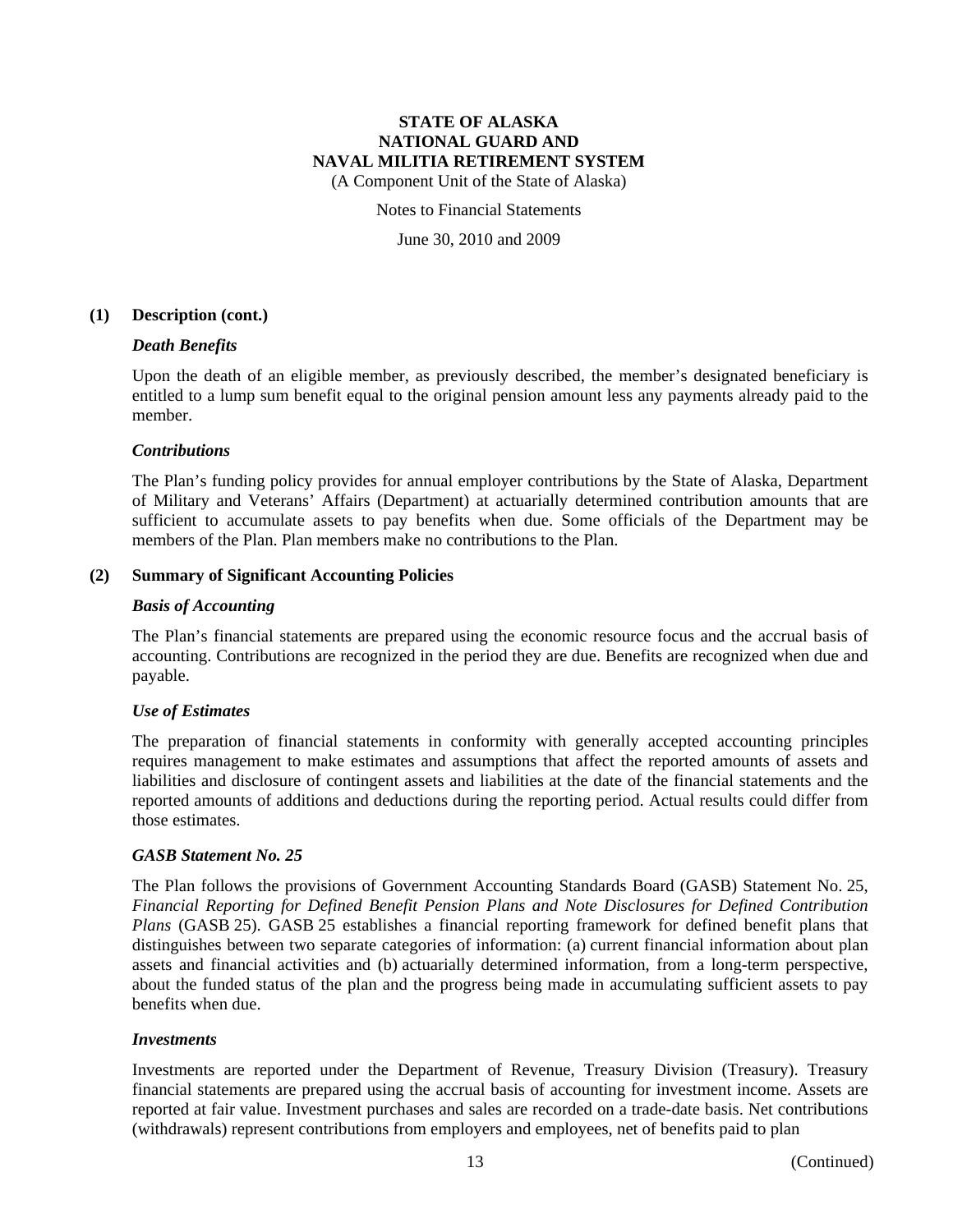(A Component Unit of the State of Alaska)

Notes to Financial Statements

June 30, 2010 and 2009

### **(2) Summary of Significant Accounting Policies (cont.)**

participants and administrative and investment management expenses. Contributions, benefits paid and all expenses are recorded on a cash basis.

#### **Pooled Investments**

With the exception of the Short-term Fixed Income Pool, ownership in the various pools is based on the number of shares held by each participant. The net asset value per share is determined by dividing the total fair value of the net assets of the pool by the number of shares of the pool outstanding on the valuation date. Contributions to and withdrawals from the pool are based on the beginning of the day net asset value per share on the day of the transaction.

The Short-Term Fixed Income Pool maintains a share price of \$1. Each participant owns shares in the pool, the number of which fluctuates daily with contributions and withdrawals. Participant shares also change at the beginning of each month when income is paid. Securities expressed in terms of foreign currencies are translated into U.S. dollars at the prevailing exchange rates. Forward currency contracts are valued at the mid-point of representative quoted bid and ask prices.

#### *Valuation and Income Allocation*

#### **Fixed income investment pools**

Fixed income securities are valued each business day using prices obtained from a pricing service when such prices are available; otherwise, such securities are valued at the most current sale price or based on a valuation provided by investment managers. Income in the pools is credited to the net asset value of the pool daily and allocated to pool participants daily on a pro rata basis. Treasury staff or the investment manager determines the allocation between permissible securities.

### **Broad Domestic Equity and International Equity Pools**

Domestic equity and international equity securities are valued each business day using prices obtained from a pricing service or prices quoted by one or more independent brokers. Income in the pools is credited to the net asset value of the pool daily and allocated to pool participants daily on a pro rata basis. Treasury staff or the external manager determines the allocation between permissible securities.

#### *Administrative Costs*

Administrative costs are paid from investment earnings.

#### *Due to State of Alaska General Fund*

Amounts due to the State of Alaska General Fund represent the net difference between amounts paid by the Plan on behalf of others and amounts paid by others on behalf of the Plan.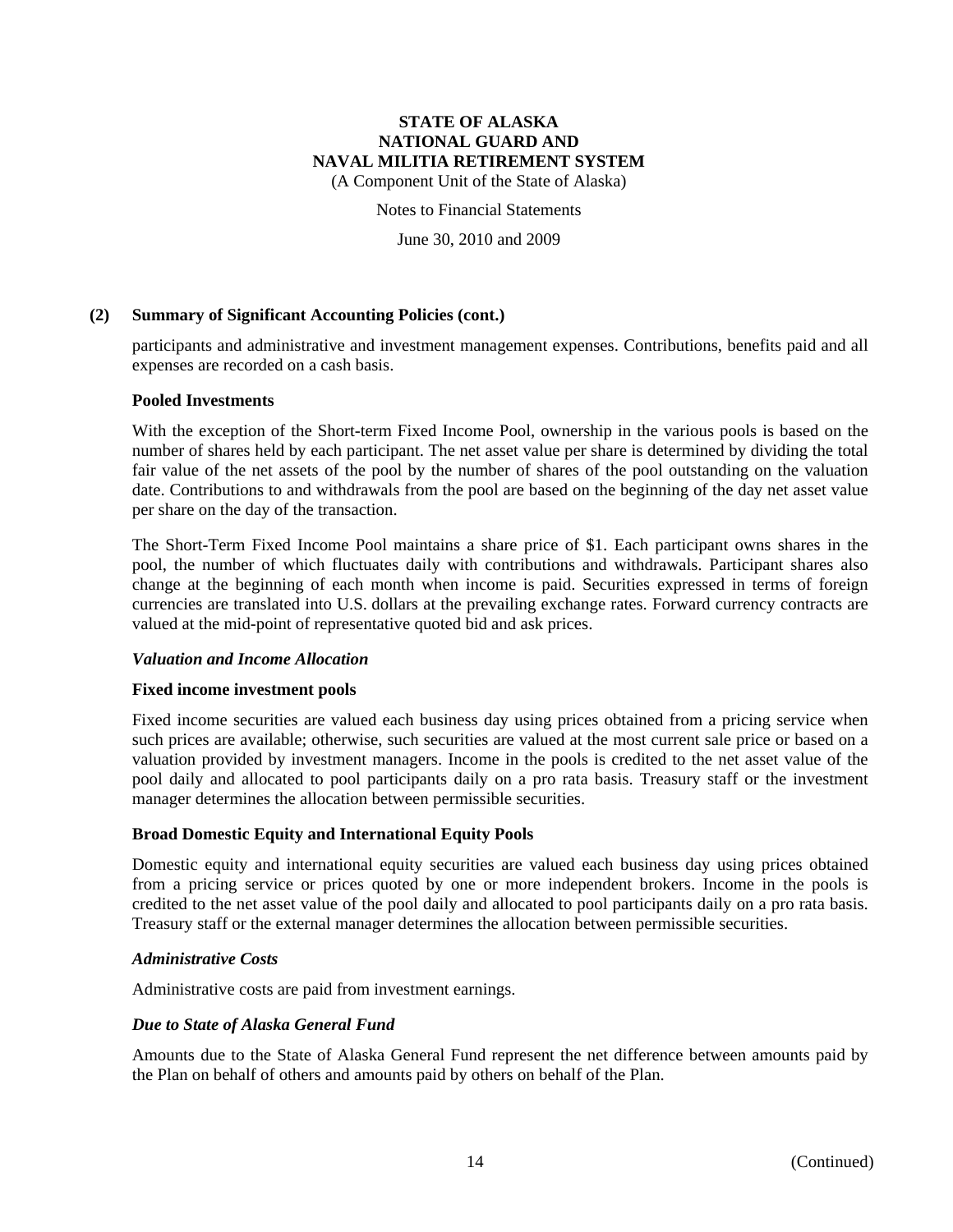(A Component Unit of the State of Alaska)

Notes to Financial Statements

June 30, 2010 and 2009

### **(2) Summary of Significant Accounting Policies (cont.)**

#### *Federal Income Tax Status*

The Plan is a qualified plan under Section 401(a) of the Internal Revenue Code and is exempt from federal income taxes under Section 501(a).

#### **(3) Investments**

The Alaska Retirement Management Board (Board) is the investment oversight authority of the Plan's investments. As the fiduciary, the Board has the statutory authority to invest the assets under the Prudent Investor Rule. Fiduciary responsibility for the Board's Invested Assets is pursuant to Alaska Statutes 37.10.210-390.

Alaska Statute 37.10.071 provides that investments shall be made with the judgment and care under circumstances then prevailing that an institutional investor of ordinary professional prudence, discretion and intelligence exercises in managing large investment portfolios.

The Department of Revenue, Treasury Division (Treasury) provides staff for the Board. Treasury has created a pooled environment by which it manages investments of the Board. Actual investing is performed by investment officers in Treasury or by contracted external investment managers. The Board has developed investment guidelines, policies and procedures for Treasury staff and external investment managers to adhere to when managing investments.

Actual investing is performed by investment officers in Treasury or by contracted external investment managers. The Board has developed investment guidelines, policies and procedures for Treasury staff and external investment managers to adhere to when managing investments. Specifically, the Large Cap Domestic Equity Pool, Small Cap Domestic Equity Pool, and International Equity Poolare managed by external management companies. Treasury manages the Alaska Retirement Fixed Income Pool and U.S. Treasury Fixed Income Pool in addition to acting as oversight manager for all externally managed investments.

The Short-term Fixed Income Pool is a State pool managed by Treasury that holds investments on behalf of Board as well as other state funds.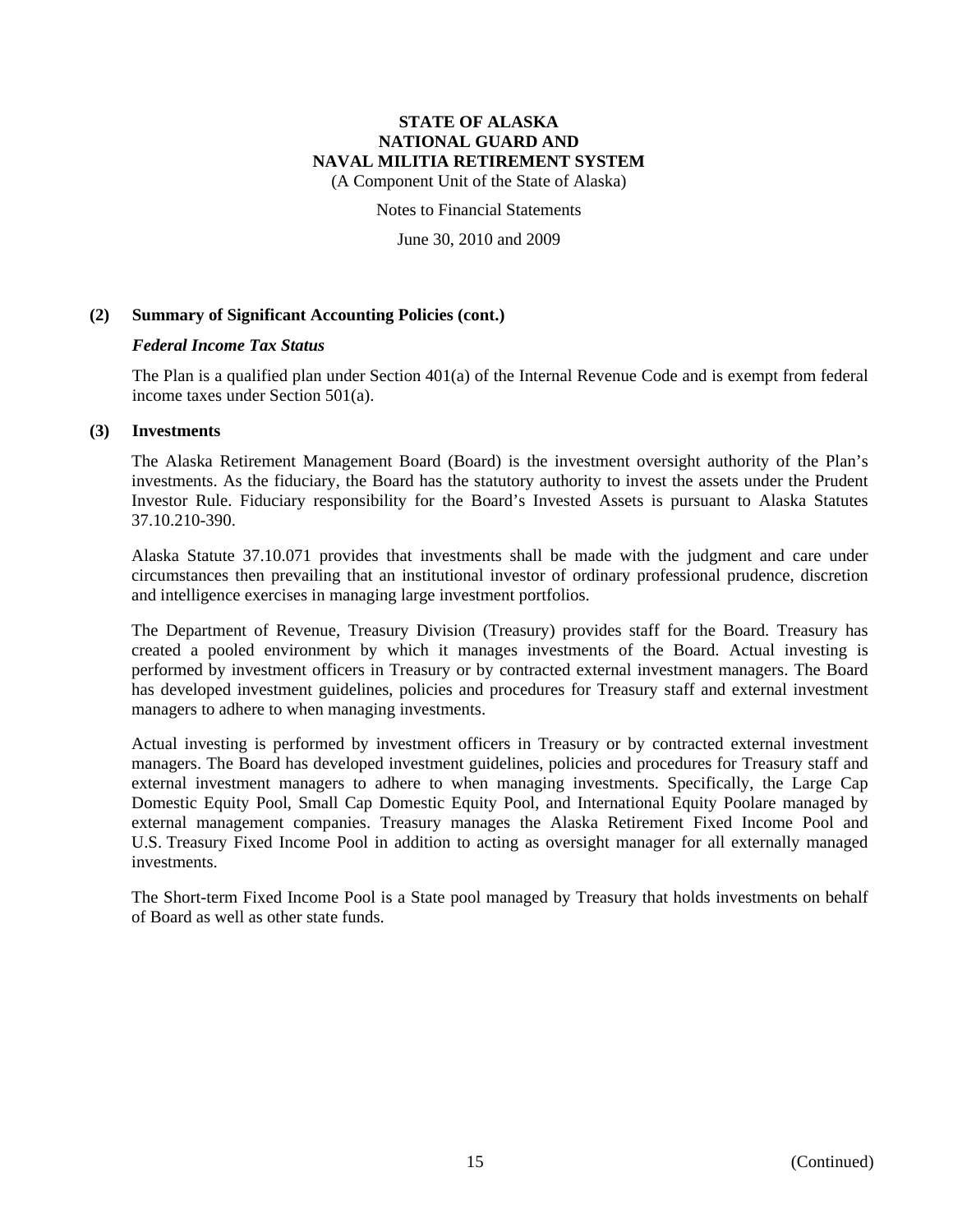(A Component Unit of the State of Alaska)

Notes to Financial Statements

June 30, 2010 and 2009

## **(4) Deposit and Investment Risk**

At June 30, 2010, the Plan investments included the following:

|                                | <b>Fair value</b> |                           |                      |             |            |              |  |
|--------------------------------|-------------------|---------------------------|----------------------|-------------|------------|--------------|--|
|                                |                   | <b>Fixed income pools</b> |                      |             |            |              |  |
|                                | Short-term        | <b>Retirement</b>         | <b>U.S. Treasury</b> | Convertible | Other      | <b>Total</b> |  |
| Commercial paper               | \$<br>85,365      |                           |                      |             |            | 85,365       |  |
| Corporate bonds                | 799,637           | 2,614,766                 | 73,679               |             |            | 3,488,082    |  |
| Deposits                       | (3,217)           |                           |                      |             | 65,155     | 61,938       |  |
| Mortgage-backed                | 13,469            | 3,825,797                 |                      |             |            | 3,839,266    |  |
| Mortgage-backed TBA            |                   | 1,254,635                 |                      |             |            | 1,254,635    |  |
| Mutual funds                   |                   |                           |                      |             | 196,954    | 196,954      |  |
| Other asset-backed             | 375,255           | 38,530                    |                      |             |            | 413,785      |  |
| Overnight Sweep Account (Imcs) |                   |                           |                      | 5,518       |            | 5,518        |  |
| Short-term Investment Fund     |                   |                           |                      |             | 30,434     | 30,434       |  |
| U.S. government agency         | 113,475           | 72,155                    |                      |             |            | 185,630      |  |
| Treasury bills                 | 207,740           |                           |                      |             |            | 207,740      |  |
| Treasury bonds                 |                   | 734,523                   | 416,522              |             |            | 1,151,045    |  |
| Treasury notes                 |                   | 2,084,459                 | 3,539,509            |             |            | 5,623,968    |  |
| Treasury notes When-Issued     |                   | 2,255,963                 | 644,446              |             |            | 2,900,409    |  |
| Treasury bills When-Issued     | 31,960            |                           |                      |             |            | 31,960       |  |
| Yankees:                       |                   |                           |                      |             |            |              |  |
| Corporate                      | 22,391            |                           |                      |             |            | 22,391       |  |
| Government                     |                   | 14,287                    |                      |             |            | 14,287       |  |
| Broad Domestic equity pool:    |                   |                           |                      |             |            |              |  |
| Convertible bonds              |                   |                           |                      | 408,349     |            | 408,349      |  |
| Equity                         |                   |                           |                      | 30,631      | 6,360,527  | 6,391,158    |  |
| Limited partnership            |                   |                           |                      |             | 459,401    | 459,401      |  |
| Treasury bills                 |                   |                           |                      |             | 3,552      | 3,552        |  |
| International equity pool:     |                   |                           |                      |             |            |              |  |
| Convertible bonds              |                   |                           |                      |             | 3,092      | 3,092        |  |
| Corporate bonds                |                   |                           |                      |             | 1,184      | 1,184        |  |
| Equity                         |                   |                           |                      |             | 3,772,990  | 3,772,990    |  |
| Rights                         |                   |                           |                      |             | 759        | 759          |  |
| Warrants                       |                   |                           |                      |             | 3          | 3            |  |
| Net other assets (liabilities) | (3,278)           | (1,013,374)               | (45, 572)            | 2,361       | 2,732      | (1,057,131)  |  |
| Other pool ownership           | (1,627,941)       | 1,363,177                 | 190,729              |             | 74,035     |              |  |
| Total invested assets \$       | 14,856            | 13,244,918                | 4,819,313            | 446,859     | 10,970,818 | 29,496,764   |  |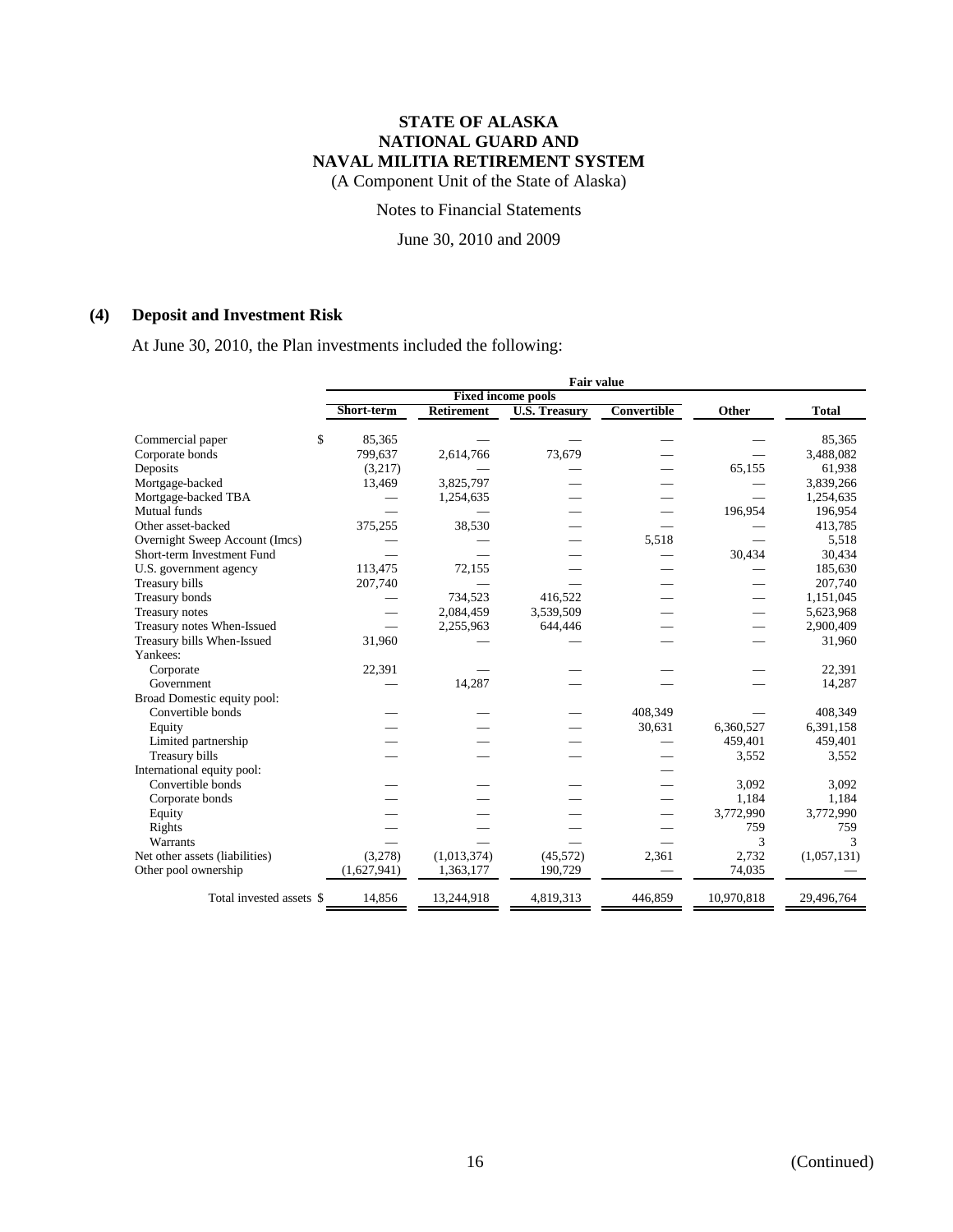(A Component Unit of the State of Alaska)

Notes to Financial Statements

June 30, 2010 and 2009

#### **(4) Deposit and Investment Risk (cont.)**

At June 30, 2009, the Plan's investments included the following:

|                                | <b>Fair value</b> |                           |            |              |  |
|--------------------------------|-------------------|---------------------------|------------|--------------|--|
|                                |                   | <b>Fixed income pools</b> |            |              |  |
|                                | Short-term        | <b>Retirement</b>         | Other      | <b>Total</b> |  |
| Deposits                       | \$<br>2,289       | (752)                     | 18,732     | 20,269       |  |
| Short-term Investment Fund     |                   |                           | 40,953     | 40,953       |  |
| Commercial paper               | 45,910            |                           |            | 45,910       |  |
| U.S. Treasury bills            | 259,024           |                           |            | 259,024      |  |
| U.S. Treasury notes            |                   | 2,347,692                 |            | 2,347,692    |  |
| U.S. Treasury bonds            |                   | 197,761                   |            | 197,761      |  |
| U.S. government agency         | 20,087            | 280,731                   |            | 300,818      |  |
| Mortgage-backed                | 28,894            | 7,092,601                 |            | 7,121,495    |  |
| Other asset-backed             | 91,473            | 99,819                    |            | 191,292      |  |
| Corporate bonds                | 247,287           | 2,782,225                 |            | 3,029,512    |  |
| Yankees:                       |                   |                           |            |              |  |
| Government                     |                   | 162,249                   |            | 162,249      |  |
| Corporate                      | 53,232            | 629,372                   |            | 682,604      |  |
| Domestic equity pool:          |                   |                           |            |              |  |
| Limited partnership            |                   |                           | 507,319    | 507,319      |  |
| Treasury bills                 |                   |                           | 5,955      | 5,955        |  |
| Equity                         |                   |                           | 7,843,008  | 7,843,008    |  |
| International equity pool:     |                   |                           |            |              |  |
| Convertible bonds              |                   |                           | 1,957      | 1,957        |  |
| Equity                         |                   |                           | 2,997,729  | 2,997,729    |  |
| Mutual funds                   |                   |                           | 51,614     | 51,614       |  |
| Net other assets (liabilities) | (1,697)           | (304, 114)                | 5,772      | (300, 039)   |  |
| Other pool ownership           | (744, 347)        | 666,773                   | 77,574     |              |  |
| Total invested assets          | \$<br>2,152       | 13,954,357                | 11,550,613 | 25,507,122   |  |

#### *Interest Rate Risk*

Interest rate risk is the risk that changes in interest rates will adversely affect the fair value of an investment.

#### **Short–Term Fixed Income Pool**

As a means of limiting its exposure to fair value losses arising from increasing interest rates, Treasury's investment policy limits individual fixed rate securities to fourteen months to maturity or fourteen months expected average life upon purchase. Floating rate securities are limited to three years to maturity or three years expected average life upon purchase. Treasury utilizes the actual maturity date for commercial paper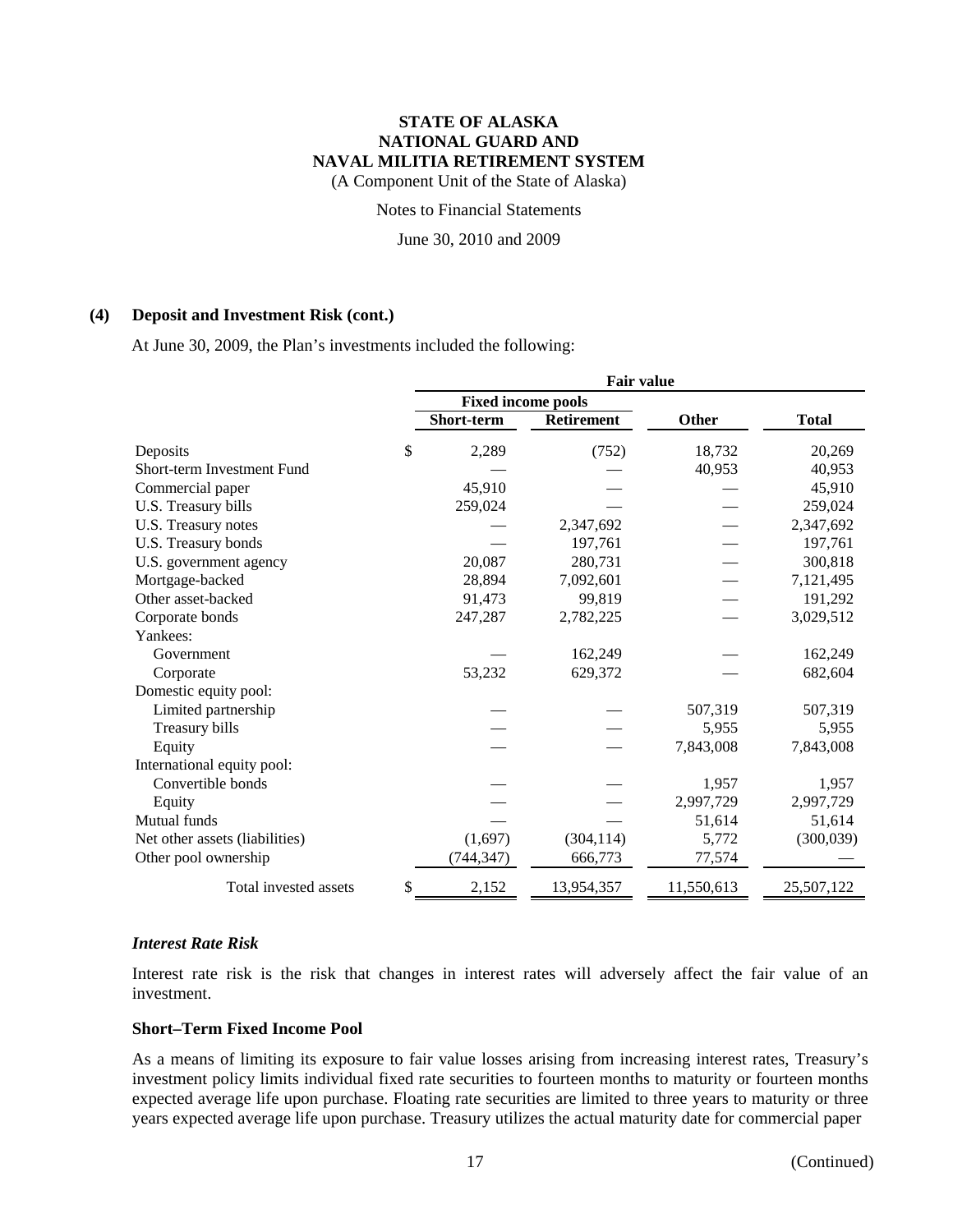(A Component Unit of the State of Alaska)

Notes to Financial Statements

June 30, 2010 and 2009

### **(4) Deposit and Investment Risk (cont.)**

and twelve-month prepay speeds for other securities. At June 30, 2010, the expected average life of individual fixed rate securities ranged from one day to twenty-nine years and the expected average life of floating rate securities ranged from one day to nine and three-quarters years.

### **Other Fixed Income Pools**

Duration is a measure of interest rate risk. It measures a security's sensitivity to a 100-basis point change in interest rates. The duration of a pool is the average fair value weighted duration of each security in the pool taking into account all related cash flows. Treasury uses industry standard analytical software developed by The Yield Book Inc. to calculate effective duration. The software takes into account various possible future interest rates, historical and estimated prepayment rates, options and other variable cash flows to calculate effective duration.

Through the Board's investment policy, Treasury manages the exposure to fair value losses arising from increasing interest rates by limiting the effective duration of the Retirement Fixed Income portfolio to  $\pm$ 20% of the Barclays Capital U.S. Aggregate Bond Index. The effective duration for the Barclays Capital U.S. Aggregate Bond Index at June 30, 2010, was 4.30 years.

Through the Board's investment policy, Treasury manages the exposure to fair value losses arising from increasing interest rates by limiting the effective duration of the Intermediate U.S. Treasury Fixed Income portfolio to  $\pm$  20% of the Barclays Capital U.S. Treasury Intermediate Index. The effective duration for the Barclays Capital U.S. Treasury Intermediate Index at June 30, 2010, was 4.01 years.

At June 30, 2010, the effective duration of the defined benefit fixed income pool, by investment type, was as follows:

|                                     | <b>Effectuve duration (in years)</b> |                      |  |
|-------------------------------------|--------------------------------------|----------------------|--|
|                                     | <b>Retirement</b>                    | <b>U.S. Treasury</b> |  |
| Corporate bonds                     | 6.19                                 | 4.13                 |  |
| Mortgage-backed                     | 2.73                                 |                      |  |
| Mortgage-backed TBA                 | 2.97                                 |                      |  |
| Other asset-backed                  | 3.57                                 |                      |  |
| U.S. government and agency          | 6.73                                 |                      |  |
| U.S. Treasury bonds                 | 10.77                                | 7.98                 |  |
| U.S. Treasury notes                 | 4.40                                 | 3.53                 |  |
| U.S. Treasury notes when-issued     | 3.52                                 | 4.83                 |  |
| Yankees:                            |                                      |                      |  |
| Government                          | 6.95                                 |                      |  |
| <b>Portfolio effective duration</b> | 4.25                                 | 4.83                 |  |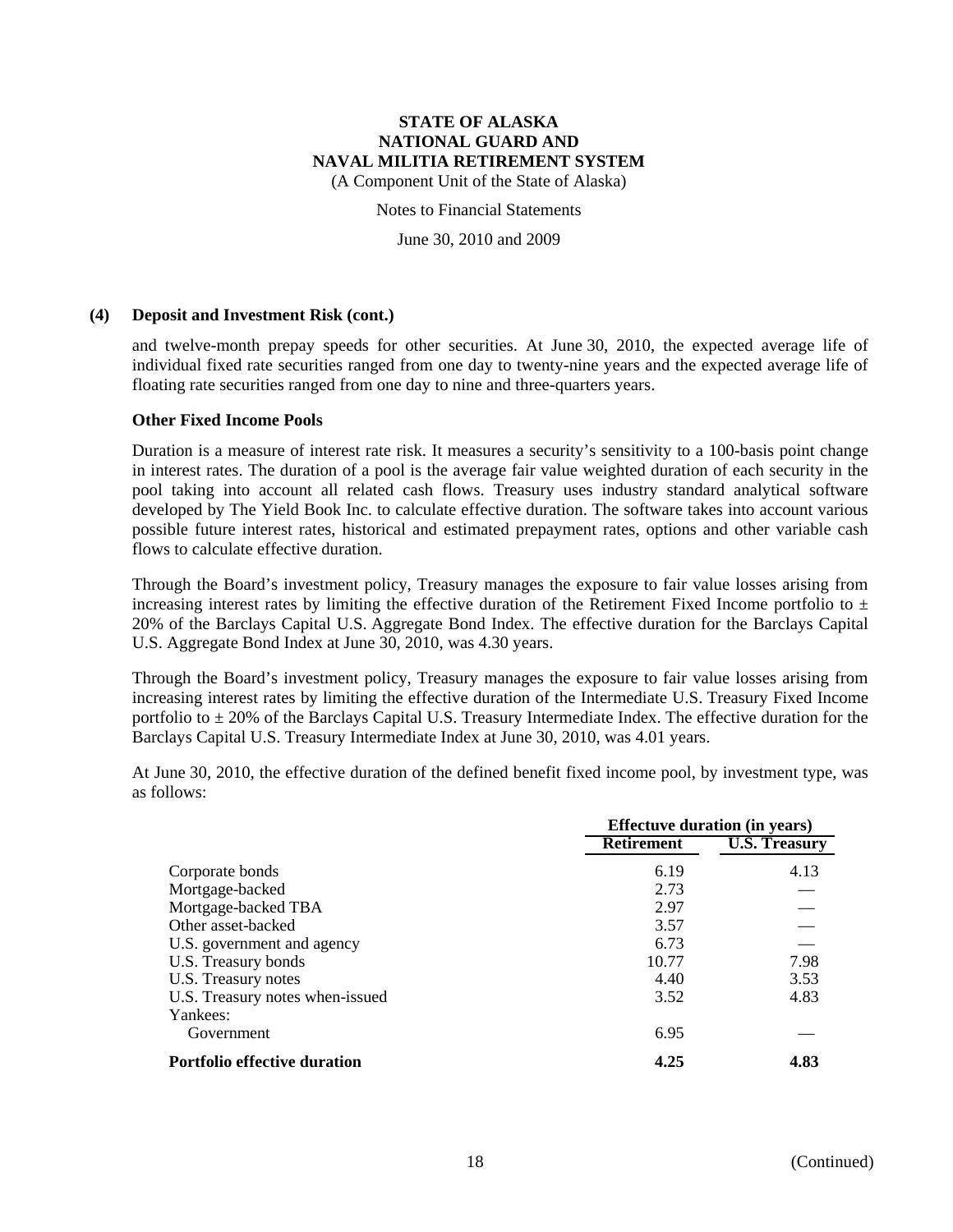(A Component Unit of the State of Alaska)

#### Notes to Financial Statements

June 30, 2010 and 2009

### **(4) Deposit and Investment Risk (cont.)**

#### *Credit Risk*

Credit risk is the risk that an issuer or other counter party to an investment will not fulfill its obligations.

Treasury's investment policy has the following limitations with regard to credit risk:

Short-term Fixed Income Pool investments are limited to instruments with a long-term credit rating of at least A3 or equivalent and instruments with a short-term credit rating of at least P1 or equivalent. Asset-backed and nonagency mortgage securities must be rated A3 or equivalent. The A3 rating is defined as the median rating of the following three rating agencies: Standard & Poor's Corporation, Moody's and Fitch. Asset-backed and nonagency mortgage securities may be purchased if rated by only one of these agencies if they are rated AAA.

The Board's investment policy has the following limitations with regard to credit risk:

### **Retirement Fixed Income**

Commercial paper must carry a rating of at least P-1 by Moody's and A-1 by Standard and Poor's.

Corporate debt securities must be investment grade.

Corporate, asset-backed and nonagency mortgage securities must be investment grade. Investment grade is defined as the median rating of Standard & Poor's, Moody's and Fitch. Asset-backed and nonagency mortgage securities may be purchased if only rated by one of these agencies if they are rated AAA. Corporate bonds may be purchased if rated by two of these agencies.

No more than 40% of the portfolio's assets may be invested in investment grade corporate debt.

No more than 15% of the portfolio's assets may be invested in BBB+ to BBB- rated debt by Standard and Poor's Corporation or the equivalent by Moody's or Fitch.

### **Intermediate U.S. Treasury Fixed Income**

No more than 5% of the portfolio's assets may be invested in securities that are not full faith and credit obligations of the U.S. government at the time of purchase.

No more than 10% of the portfolio's assets may be invested in securities that are not nominal, coupon-paying United States Treasury obligations at the time of purchase.

Corporate, asset-backed and nonagency mortgage securities must be investment grade. Investment grade is defined as the median rating of Standard & Poor's, Moody's and Fitch. Asset-backed and nonagency mortgage securities may be purchased if only rated by one of these agencies if they are rated AAA. Corporate bonds may be purchased if rated by two of these agencies.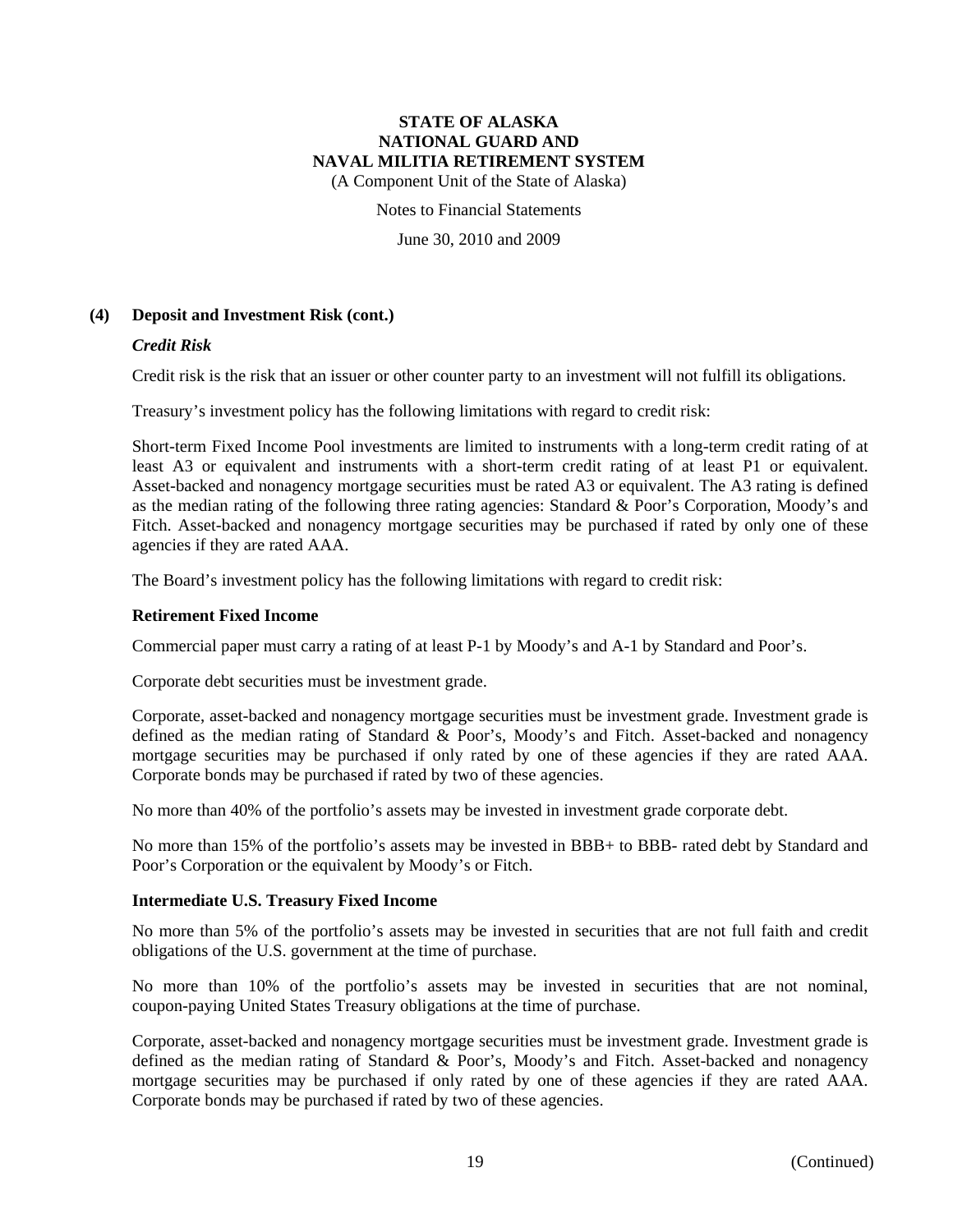(A Component Unit of the State of Alaska)

Notes to Financial Statements

June 30, 2010 and 2009

### **(4) Deposit and Investment Risk (cont.)**

#### **Domestic Equity and International Equity**

Corporate debt obligations must carry a rating of at least A or better by Moody's, Standard & Poor's or Fitch rating services.

Commercial paper must bear the highest rating assigned by Moody's, Standard & Poor's, or Fitch rating services.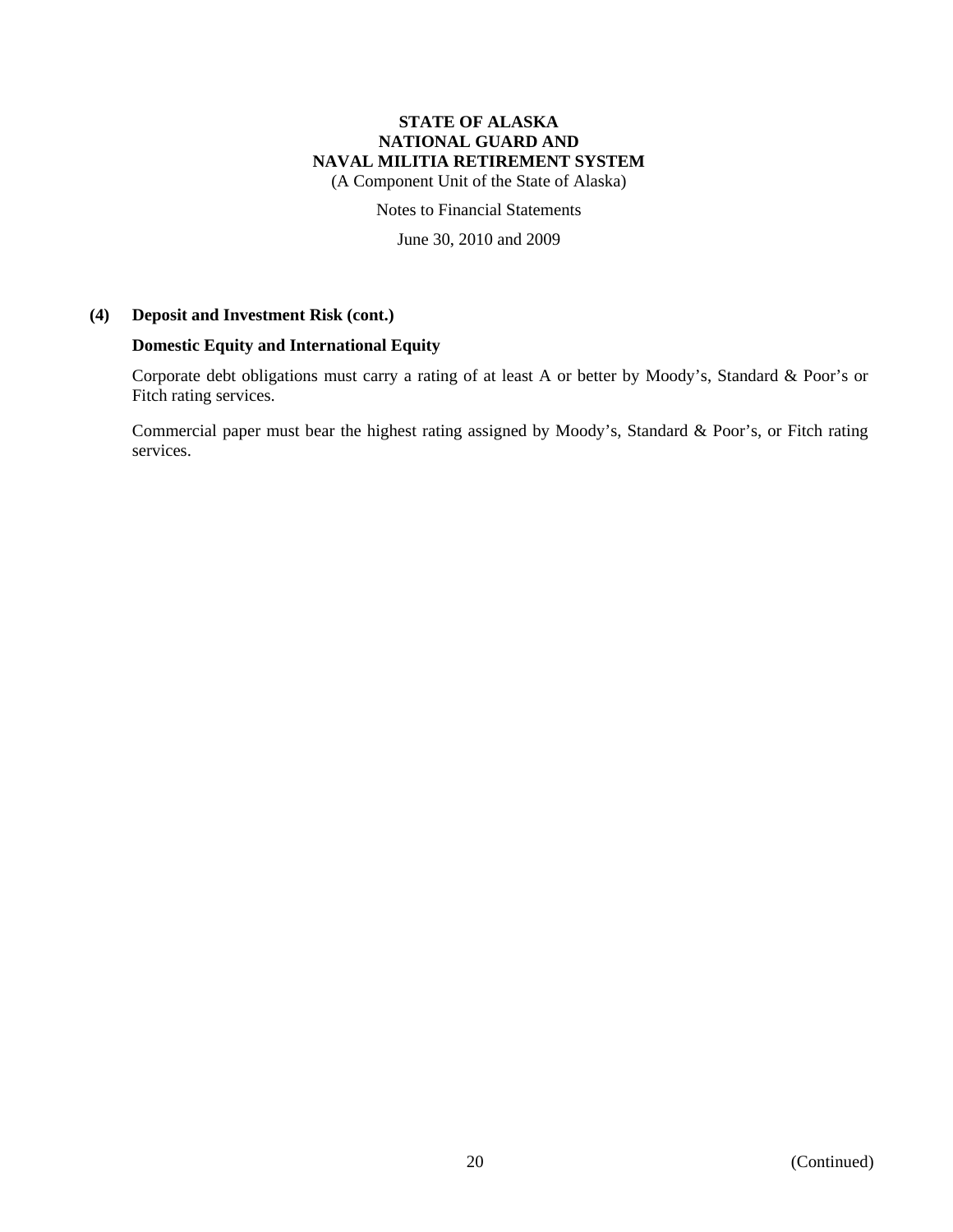(A Component Unit of the State of Alaska)

### Notes to Financial Statements

June 30, 2010 and 2009

### **(4) Deposit and Investment Risk (cont.)**

At June 30, 2010, the Plan's investments consisted of securities with credit quality ratings issued by nationally recognized statistical rating organizations as follows (using Standard & Poor's Corporation rating scale):

|                                 |              | <b>Fixed income pools</b> |                   |                      |
|---------------------------------|--------------|---------------------------|-------------------|----------------------|
|                                 | Rating       | Short-term                | <b>Retirement</b> | <b>U.S. Treasury</b> |
| Commercial paper                | $A-1$        | 1.17%                     | $-$ %             | $-$ %                |
| Commercial paper                | Not rated    | 4.03                      |                   |                      |
| Corporate bonds                 | <b>AAA</b>   | 41.70                     | 0.10              | 0.77                 |
| Corporate bonds                 | AA           | 1.88                      | 2.64              |                      |
| Corporate bonds                 | $\mathbf{A}$ | 3.74                      | 9.77              |                      |
| Corporate bonds                 | <b>BBB</b>   |                           | 6.85              | 0.75                 |
| Corporate bonds                 | Not rated    | 1.35                      | 0.39              |                      |
| Mortgage-backed                 | <b>AAA</b>   | 0.79                      | 27.48             |                      |
| Mortgage-backed                 | AA           |                           | 0.64              |                      |
| Mortgage-backed                 | $\mathsf{A}$ |                           | 0.18              |                      |
| Mortgage-backed                 | Not rated    | 0.03                      | 0.58              |                      |
| Mortgage-backed TBA             | Not rated    |                           | 9.47              |                      |
| Other asset-backed              | <b>AAA</b>   | 21.16                     | 0.09              |                      |
| Other asset-backed              | AA           |                           | 0.09              |                      |
| Other asset-backed              | <b>BBB</b>   |                           | 0.11              |                      |
| Other asset-backed              | Not rated    | 1.68                      |                   |                      |
| U.S. government agency          | <b>AAA</b>   | 1.07                      | 0.54              |                      |
| U.S. government agency          | Not rated    | 5.84                      |                   |                      |
| U.S. Treasury bills             | <b>AAA</b>   | 12.65                     |                   |                      |
| U.S. Treasury bills when-issued | <b>AAA</b>   | 1.95                      |                   |                      |
| U.S. Treasury bonds             | <b>AAA</b>   |                           | 5.55              | 8.64                 |
| U.S. Treasury notes             | <b>AAA</b>   |                           | 15.74             | 73.46                |
| U.S. Treasury notes when-issued | AAA          |                           | 17.03             | 13.37                |
| Yankees:                        |              |                           |                   |                      |
| Government                      | <b>BBB</b>   |                           | 0.11              |                      |
| Corporate                       | AAA          | 0.58                      |                   |                      |
| Corporate                       | AA           | 0.20                      |                   |                      |
| Corporate                       | Not rated    | 0.58                      |                   |                      |
| No credit exposure              |              | (0.40)                    | 2.64              | 3.01                 |
|                                 |              | 100.00%                   | 100.00%           | 100.00%              |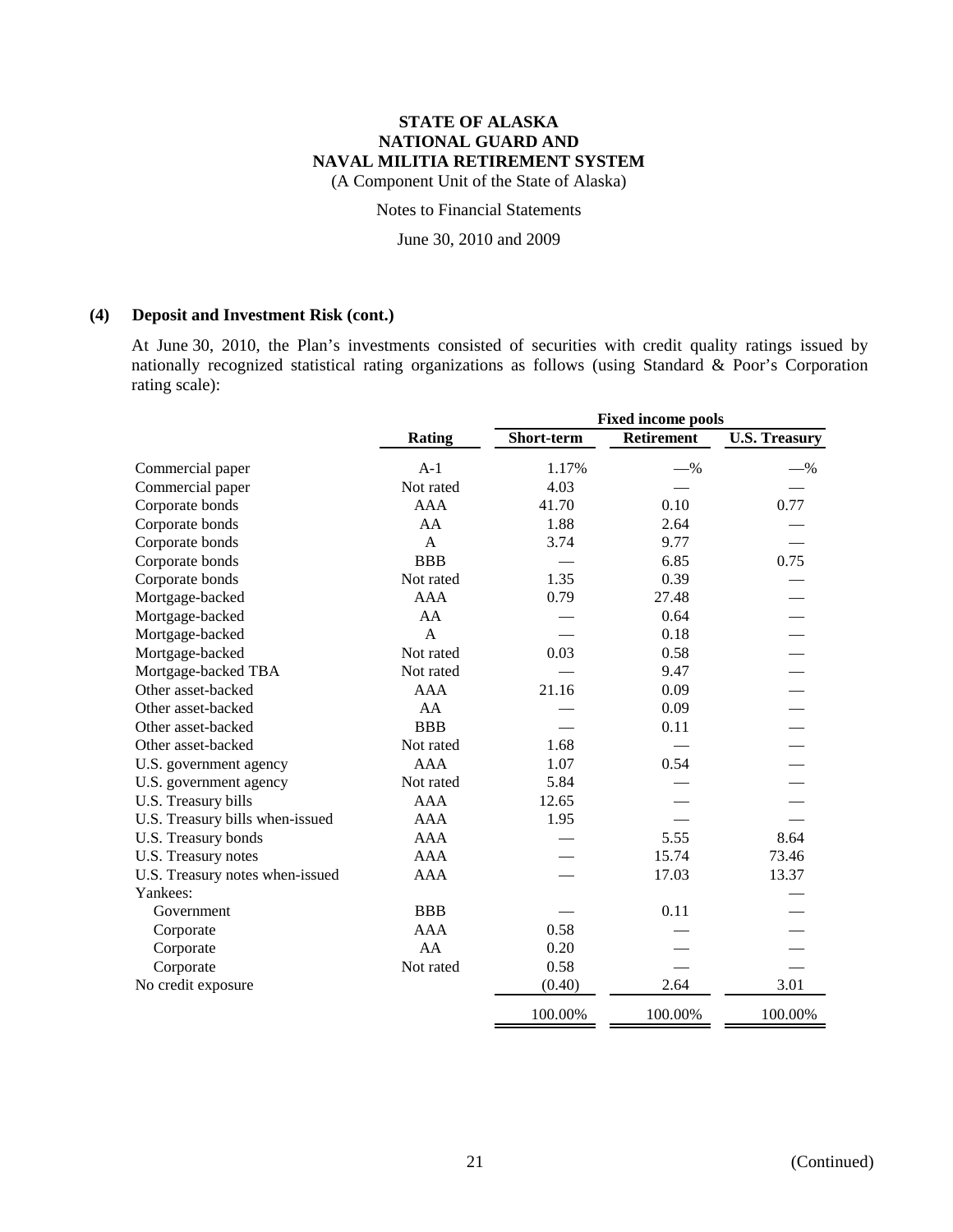(A Component Unit of the State of Alaska)

Notes to Financial Statements

June 30, 2010 and 2009

### **(4) Deposit and Investment Risk (cont.)**

#### *Custodial Credit Risk – Deposits*

Custodial credit risk is the risk that deposits may not be returned in the event of a bank failure. The Board does not have a policy in relation to custodial credit risk for deposits. At June 30, 2010, the Board's Invested Assets had the following uncollateralized and uninsured deposits:

> **Amount** International equity pool  $\qquad$  \$ 66,617

### *Foreign Currency Risk*

Foreign Currency Risk is the risk that changes in exchange rates will adversely impact the fair value of an investment. The Board has no specific policy with regard to foreign currency risk relating to international equity. However, through its asset allocation policy, the Board limits total investments in global equity ex-U.S to 20%.

At June 30, 2010, the Plan had exposure to foreign currency risk with the following deposits:

|                    | Amount                              |
|--------------------|-------------------------------------|
| <b>Currency</b>    | <b>International</b><br>equity pool |
| Australian Dollar  | \$<br>134                           |
| Canadian Dollar    | 263                                 |
| Danish Krone       | 29                                  |
| Euro Currency      | 58,052                              |
| Hong Kong Dollar   | 372                                 |
| Israeli Shekel     | 63                                  |
| Japanese Yen       | 7,002                               |
| New Taiwan Dollar  | 4                                   |
| New Zealand Dollar | 6                                   |
| Norwegian Krone    | 38                                  |
| Pound Sterling     | 291                                 |
| Singapore Dollar   | 142                                 |
| Swedish Krona      | 82                                  |
| Swiss Franc        | 139                                 |
|                    | \$<br>66,617                        |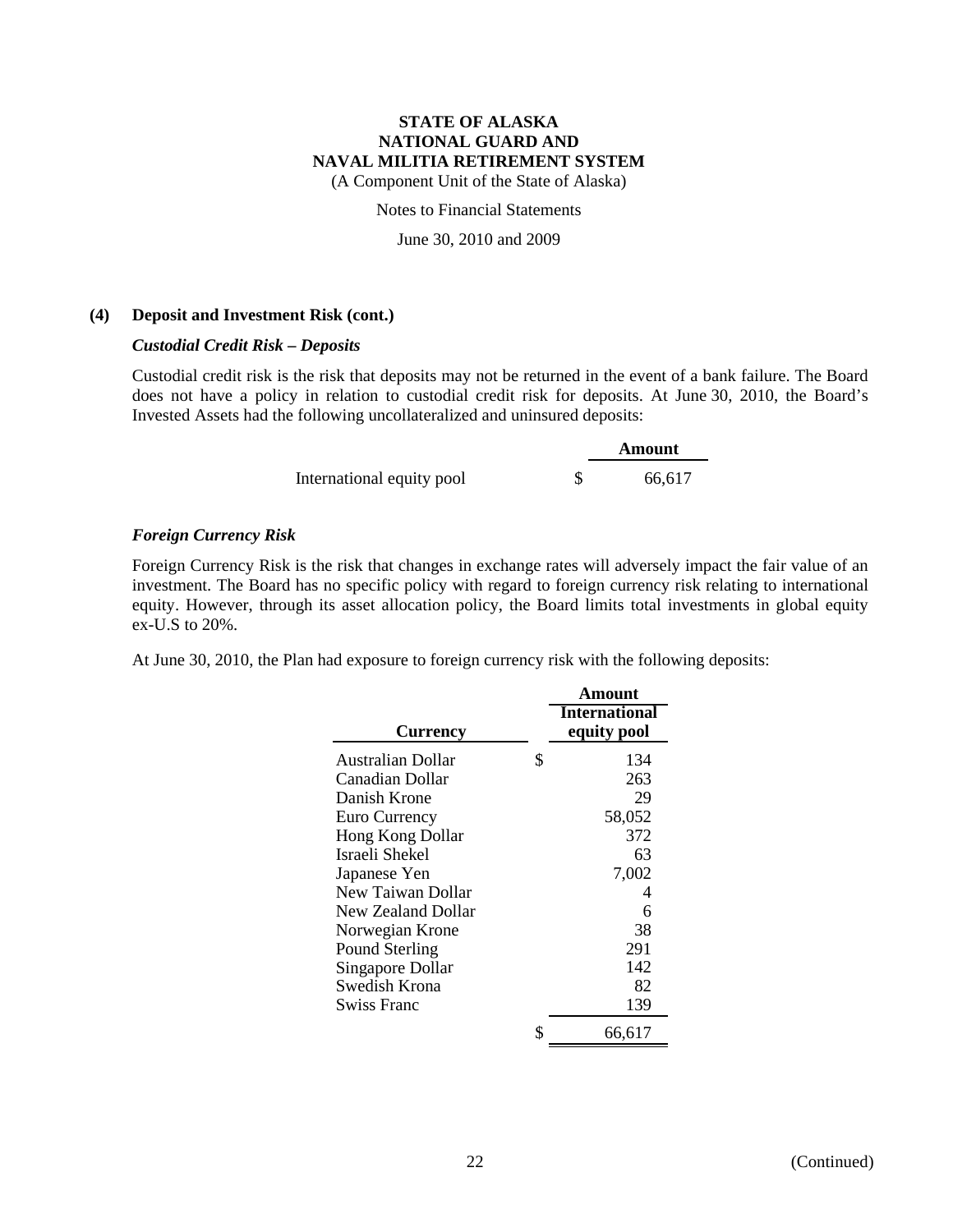(A Component Unit of the State of Alaska)

Notes to Financial Statements

June 30, 2010 and 2009

#### **(4) Deposit and Investment Risk (cont.)**

At June 30, 2010, the Plan had exposure to foreign currency risk with the following investments:

|                          | Amount               |
|--------------------------|----------------------|
|                          | <b>International</b> |
| <b>Currency</b>          | equity pool          |
| <b>Australian Dollar</b> | \$<br>83,212         |
| <b>Brazilian Real</b>    | 6,302                |
| Canadian Dollar          | 116,433              |
| Danish Krone             | 34,175               |
| Euro Currency            | 1,173,801            |
| Hong Kong Dollar         | 89,090               |
| <b>Indonesian Rupiah</b> | 5,583                |
| Israeli Shekel           | 1,366                |
| Japanese Yen             | 896,983              |
| <b>Malaysian Ringgit</b> | 5,259                |
| New Taiwan Dollar        | 14,851               |
| New Zealand Dollar       | 3,494                |
| Norwegian Krone          | 19,461               |
| Pound Sterling           | 674,019              |
| Singapore Dollar         | 20,714               |
| South African Rand       | 2,101                |
| South Korean Won         | 64,202               |
| Swedish Krona            | 67,614               |
| <b>Swiss Franc</b>       | 263,576              |
| Turkish Lira             | 11,788               |
|                          | \$<br>3,554,024      |

#### *Concentration of Credit Risk*

Treasury's policy with regard to concentration of credit risk for the Short-term Fixed Income Pool is to prohibit the purchase of more than five percent of the portfolio's assets in corporate bonds of any one company or affiliated group. This provision does not apply to securities backed by the full faith and credit of the United States Government.

The Board's policy with regard to concentration of credit risk for the Retirement Fixed Income and Intermediate U.S. Treasury Fixed Income Pools is to prohibit the purchase of more than five percent of the portfolio's assets in corporate bonds of any one company or affiliated group.

At June 30, 2010, the Plan Invested Assets did not have exposure to any one issuer greater than 5% of total invested assets.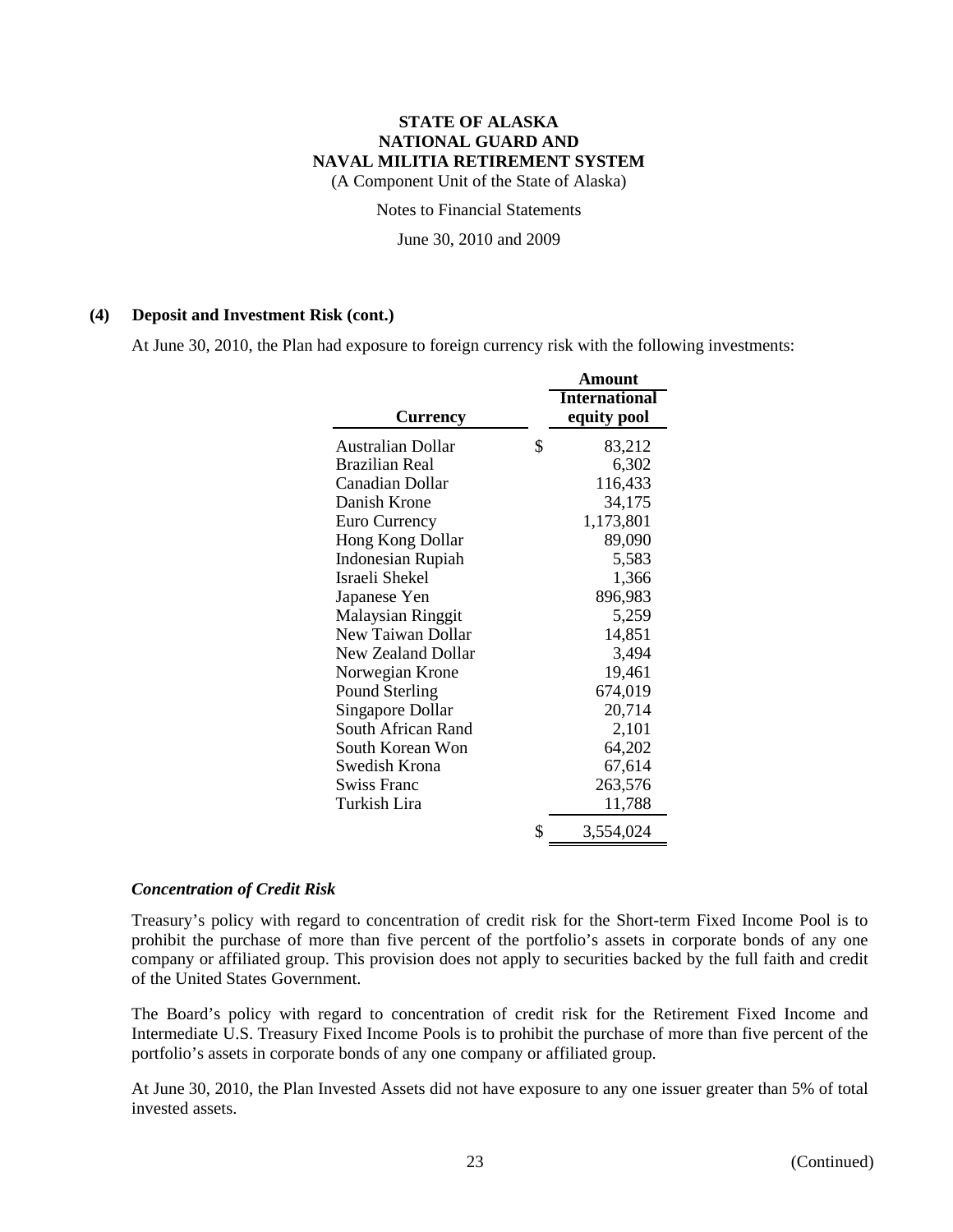(A Component Unit of the State of Alaska)

Notes to Financial Statements

June 30, 2010 and 2009

### **(5) Foreign Exchange, Derivative, and Counterparty Credit Risk**

The Board is exposed to credit risk on investment derivative instruments that are in asset positions. The Board has no policy of requiring collateral or other security to support derivative instruments subject to credit risk. Additionally, the Board has no policy regarding entering into netting arrangements when it enters into derivative instrument transactions with a counterparty, nor does the Board have a policy for contingencies.

On June 30, 2010 the Board had the following derivative instruments outstanding:

|                              | <b>Changes in Fair Value</b> |         | Fair Value at June 30, 2010 |         |                 |  |
|------------------------------|------------------------------|---------|-----------------------------|---------|-----------------|--|
|                              | Classification               | Amount  | <b>Classification</b>       | Amount  | <b>Notional</b> |  |
| Rights                       |                              |         |                             |         |                 |  |
| Warrants                     | Investment Revenue \$        | 1.216   | Common stock                | 758     | 23,874          |  |
| <b>Index Futures Long</b>    | <b>Investment Revenue</b>    | (2)     | Common stock                | 3       | 20              |  |
| <b>FX</b> Forwards           | <b>Investment Revenue</b>    | 7.359   | <b>Futures</b>              | (2,477) | 45              |  |
|                              |                              |         | Long term                   |         |                 |  |
| <b>TBA</b> Transactions Long | <b>Investment Revenue</b>    | 6.340   | instruments                 | 1.216   |                 |  |
|                              |                              |         | Long term                   |         |                 |  |
|                              | <b>Investment Revenue</b>    | 133,254 | instruments                 | 15,012  | 1,192,693       |  |
| Grand totals                 |                              | 148,167 |                             | 14,512  |                 |  |

The International Equity Pool includes foreign currency forward contracts to buy and sell specified amounts of foreign currencies at specified rates on specified future dates for the purpose of hedging existing security positions. The counterparties to the foreign currency forward contracts consist of a diversified group of financial institutions. Credit risk exposure exists to the extent of nonperformance by these counterparties; however, the risk of default is considered to be remote. The market risk is limited to the difference between contractual rates and forward rates at the balance sheet date.

At June 30, 2010 the Board had the following counterparty credit and counterparty concentration risk associated with its investment derivative positions:

| Counterparty name                 | <b>Amount of</b><br>net exposure | <b>S&amp;P</b> rating | <b>Fitch rating</b> | Moody's<br>rating |
|-----------------------------------|----------------------------------|-----------------------|---------------------|-------------------|
| Credit Suisse London Branch (GFX) | 335                              | A+                    | AA-                 | Aal               |
| Mellon Bank                       | 2.196                            | AA-                   | AA-                 | Aa2               |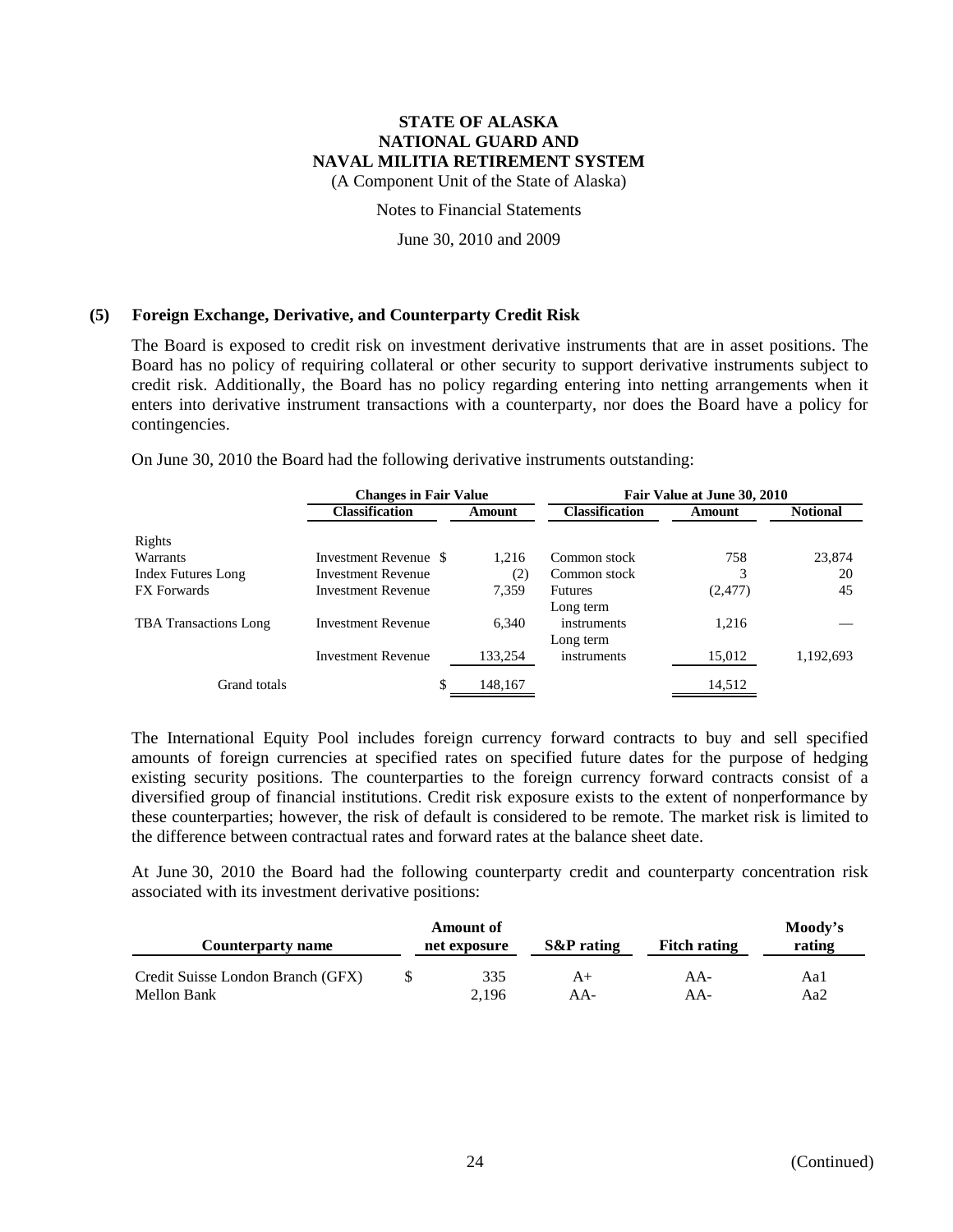(A Component Unit of the State of Alaska)

Notes to Financial Statements

June 30, 2010 and 2009

### **(5) Foreign Exchange, Derivative, and Counterparty Credit Risk (cont.)**

| Maximum amount of loss the Plan would face in case of default of all<br>counterparties <i>i.e.</i> aggregated (positive) fair value of OTC positions as |       |
|---------------------------------------------------------------------------------------------------------------------------------------------------------|-------|
| of June 30, 2010                                                                                                                                        | 2.531 |
| Effect of collateral reducing maximum exposure                                                                                                          |       |
| Liabilities subject to netting arrangements reducing exposure                                                                                           |       |
| Resulting net exposure                                                                                                                                  | 2.531 |

#### **(6) Commitments**

The Board entered into an agreement through an external investment manager to provide capital funding for a domestic equity limited partnership. At June 30, 2010, the Plan's share of the unfunded commitment totaled \$69,350. This commitment can be withdrawn annually in December with ninety days notice.

#### **(7) Funded Status and Funding Progress**

The funded status of the Plan is as follows:

| <b>Actuarial valuation or</b><br>roll-forward date | <b>Actuarial</b><br>value of<br>assets |            | <b>Actuarial</b><br>accrued<br>liability<br>$(AAL)$ –<br>entry age | Unfunded<br>actuarial<br>accrued<br>liability<br>(UAAL) | <b>Funded ratio</b> | Covered<br>payroll | <b>UAAL</b> as a<br>percentage of<br>covered<br>payroll |
|----------------------------------------------------|----------------------------------------|------------|--------------------------------------------------------------------|---------------------------------------------------------|---------------------|--------------------|---------------------------------------------------------|
| June 30, 2009                                      |                                        | 30.123.348 | 30.208.411                                                         | 85,063                                                  | 99.7%               | N/A                | N/A                                                     |

Actuarial valuations of an ongoing plan involve estimates of the value of reported amounts and assumptions about the probability of occurrence of events far into the future. Examples include assumptions about future employment, mortality, and healthcare cost trend. Actuarially determined amounts are subject to continual revisions as actual results are compared with past expectations and new estimates are made about the future. The schedule of funding progress, presented as required supplementary information following the notes to the financial statements, present multi-year trend information about whether the actuarial values of plan assets are increasing or decreasing over time relative to the actuarial accrued liabilities for benefits.

The accompanying schedule of employer contributions (unaudited) presents trend information about the amounts contributed to the plan in comparison to the actuarially required contribution (ARC), an amount that is actuarially determined in accordance with the parameters of GASB 43. The ARC represents a level of funding that, if paid on an on-going basis, is projected to cover normal cost for each year and amortize any unfunded actuarial liabilities (or funding excess) over a period not to exceed thirty years.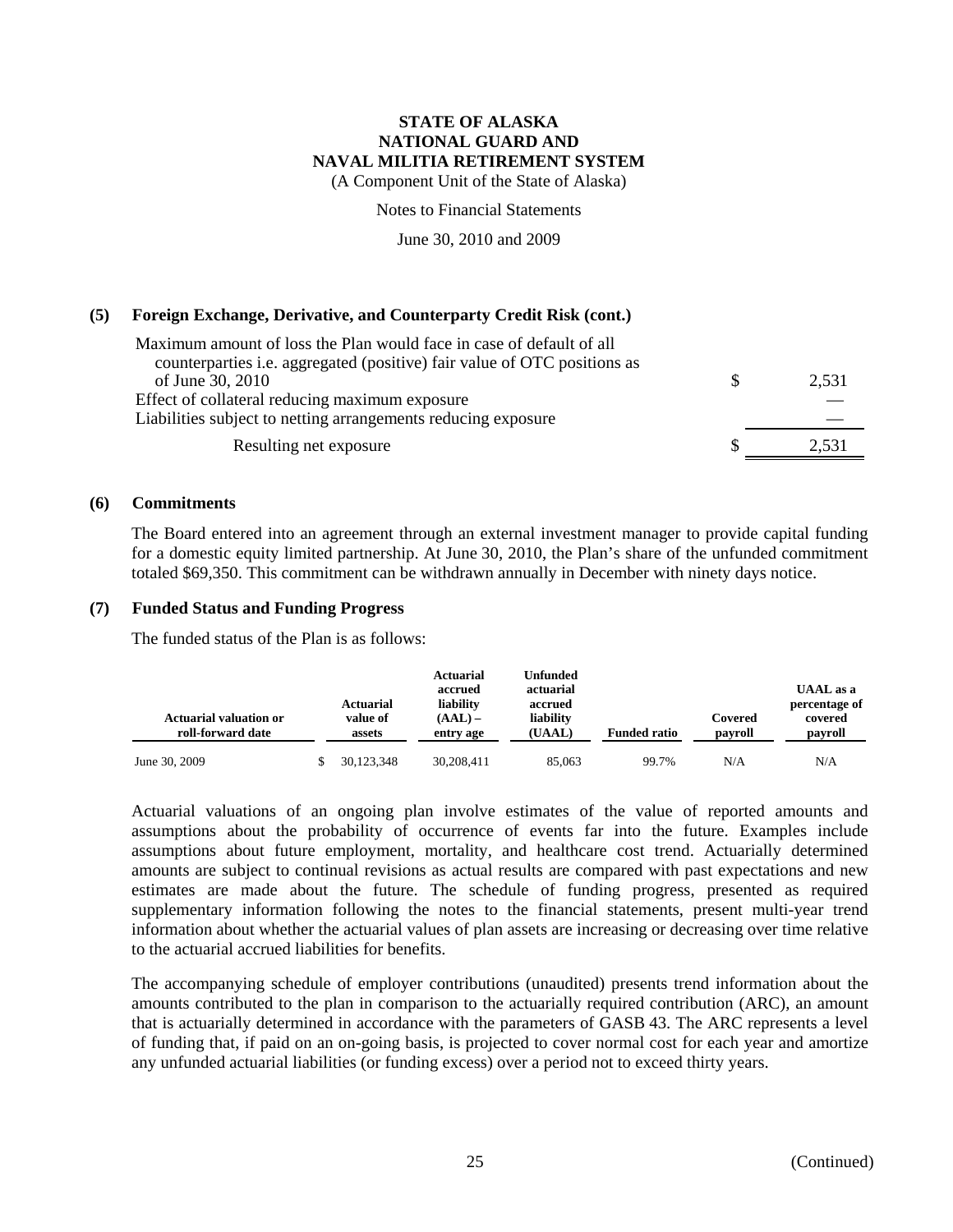(A Component Unit of the State of Alaska)

Notes to Financial Statements

June 30, 2010 and 2009

#### **(7) Funded Status and Funding Progress (cont.)**

Projections of benefits for financial reporting purposes are based on the substantive plan (the plan as understood by the employer and plan members) and include the types of benefits provided at the time of each valuation and the historical pattern of sharing benefit costs between the employer and plan members to that point. The actuarial method and assumptions used include techniques that are designed to reduce the effects of short-term volatility in actuarial accrued liabilities and the actuarial value of assets, consistent with the long-term perspective of the calculations. Additional information as of the latest actuarial valuation follows:

| Valuation date                | June 30, 2008                                            |
|-------------------------------|----------------------------------------------------------|
| Actuarial cost method         | Entry age normal                                         |
| Amortization method           | Level dollar, open                                       |
| Remaining amortization period | 20 years less average military service of active members |
| Asset valuation method        | 5 year smoothed market                                   |
| Actuarial assumptions:        |                                                          |
| Investment rate of return     | 7.25% per annum – includes inflation at 3.50% per annum. |
|                               |                                                          |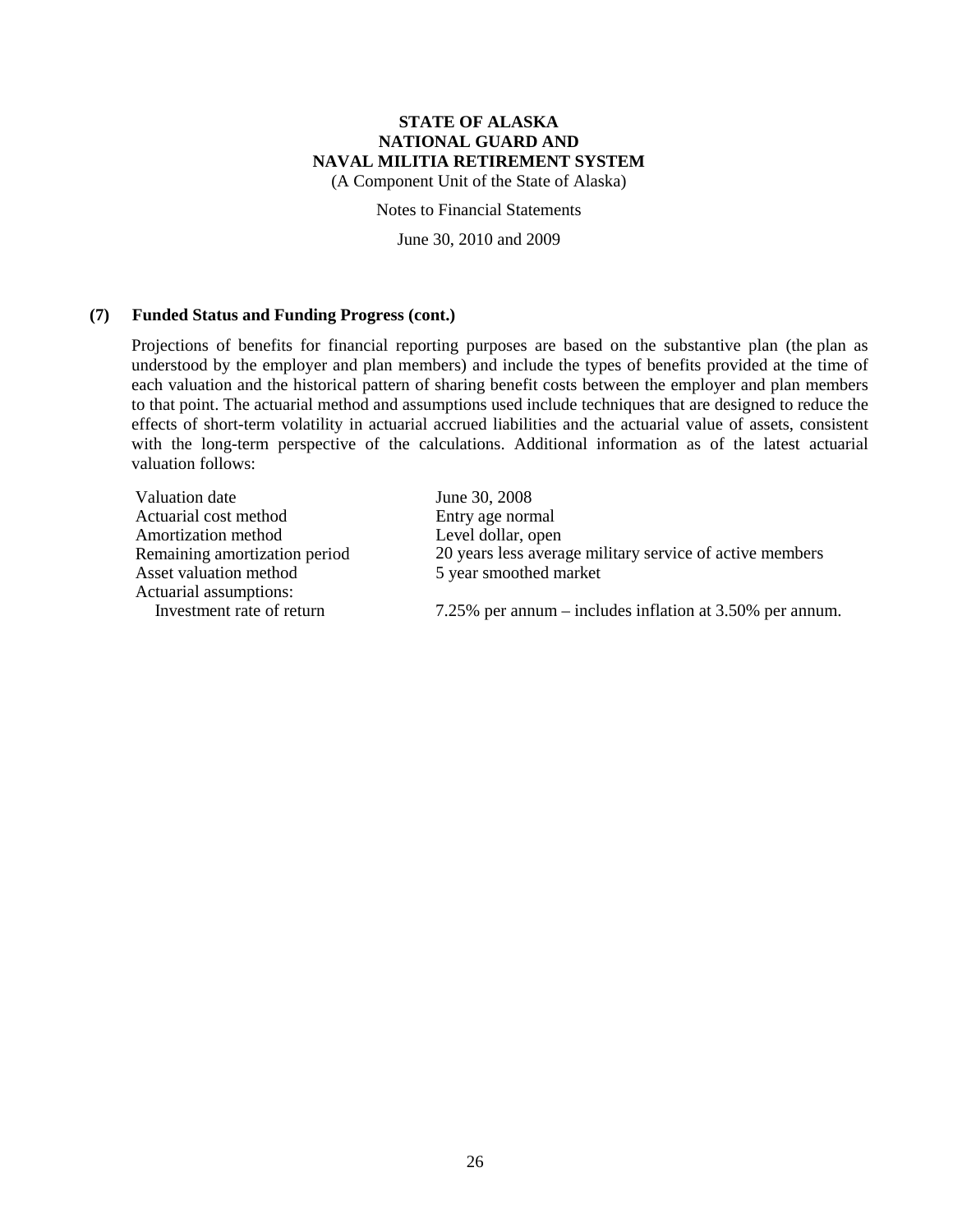(A Component Unit of the State of Alaska)

Required Supplementary Information (Unaudited)

Schedule of Funding Progress

June 30, 2010

| Actuarial valuation<br>or roll-forward<br>date as of June 30 |   | <b>Actuarial</b><br>value of<br>plan assets | Actuarial<br>accrued<br><b>liabilities</b><br>(AAL) | Unfunded<br>actuarial<br>accrued<br><b>liabilities</b><br>(UAAL) | <b>Funded</b><br>ratio | Covered<br>payroll | <b>UAAL</b> as a<br>percentage<br>of covered<br>payroll |
|--------------------------------------------------------------|---|---------------------------------------------|-----------------------------------------------------|------------------------------------------------------------------|------------------------|--------------------|---------------------------------------------------------|
| 2004                                                         | S | 13.391.055                                  | 19.749.305                                          | 6.358.250                                                        | 67.8%                  | N/A                | N/A                                                     |
| 2006                                                         |   | 15.587.569                                  | 25.457.589                                          | 9.870.020                                                        | 61.2                   | N/A                | N/A                                                     |
| 2008                                                         |   | 28,370,756                                  | 28,904,645                                          | 533.889                                                          | 98.2                   | N/A                | N/A                                                     |
| 2009                                                         |   | 30.123.348                                  | 30.208.411                                          | 85,063                                                           | 99.7                   | N/A                | N/A                                                     |

See accompanying notes to required supplementary information and independent auditors' report.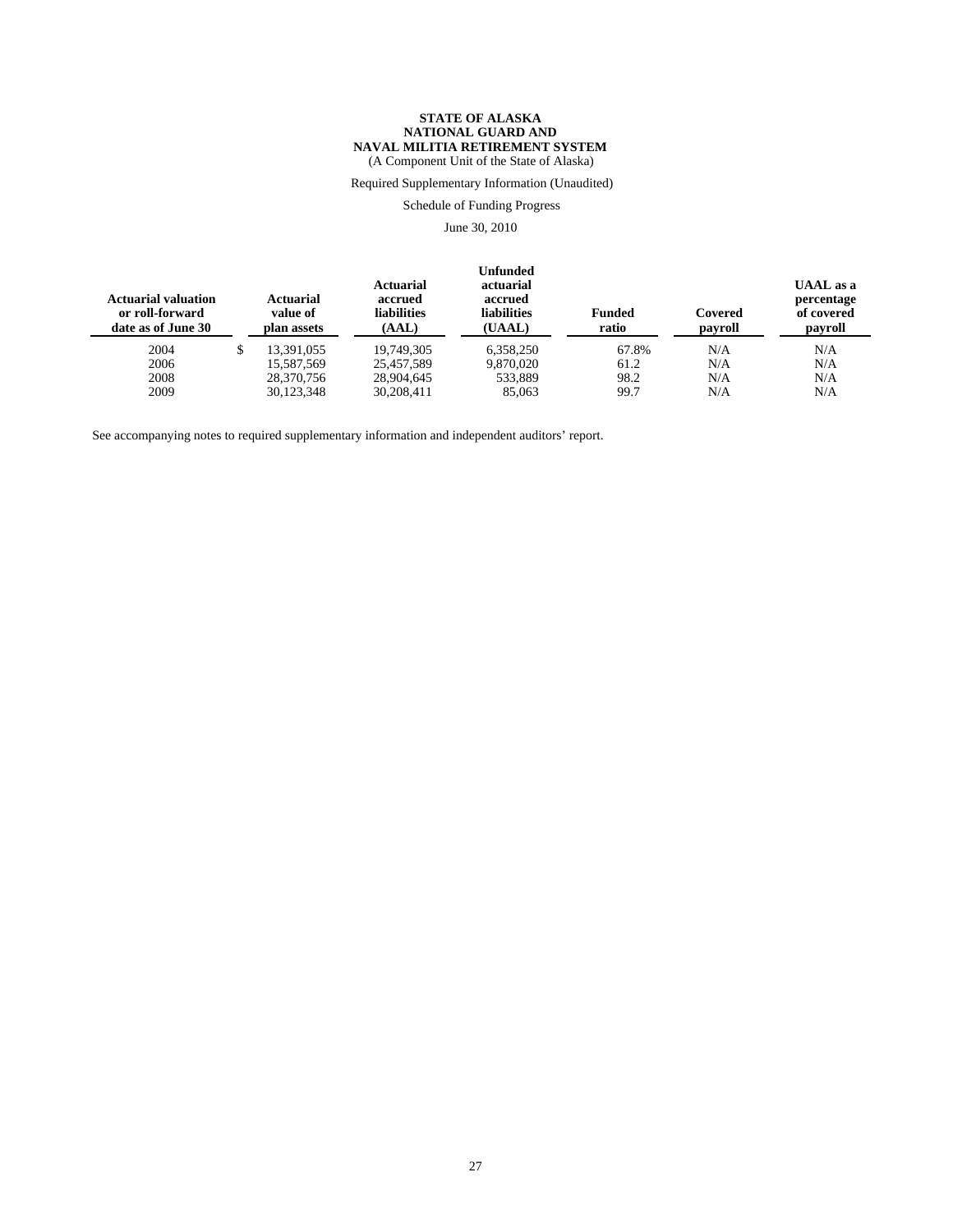#### **STATE OF ALASKA NATIONAL GUARD AND NAVAL MILITIA RETIREMENT SYSTEM** (A Component Unit of the State of Alaska)

Required Supplementary Information (Unaudited)

### Schedule of Employer Contributions

June 30, 2010

| <b>Year ended</b><br>June 30 | <b>Actuarial valuation</b><br>or roll-forward<br>date as of<br><b>June 30</b> <sup>(1)</sup> | Annual<br>required<br>contribution | Annual<br>actual<br>contribution | <b>Percentage</b><br>contributed |      | <b>Supplemental</b><br>contribution |
|------------------------------|----------------------------------------------------------------------------------------------|------------------------------------|----------------------------------|----------------------------------|------|-------------------------------------|
| 2005                         | 2002                                                                                         | 2.025.257                          | 1.996.800                        | 98.6%                            | - \$ |                                     |
| 2006                         | 2002                                                                                         | 2.025.257                          | 2,053,800                        | 101.4                            |      |                                     |
| 2007                         | 2004                                                                                         | 1,737,406                          | 1,737,406                        | 100.0                            |      |                                     |
| 2008                         | 2004                                                                                         | 1,737,406                          | 1,737,406                        | 100.0                            |      | 10,000,000                          |
| 2009                         | 2006                                                                                         | 2,473,282                          | 2,473,300                        | 100.0                            |      |                                     |
| 2010                         | 2007                                                                                         | 2.415.077                          | 2.603.300                        | 107.8                            |      |                                     |

 $(1)$  Actuarial valuation related to annual required contribution for fiscal year.

See accompanying notes to required supplementary information and independent auditors' report.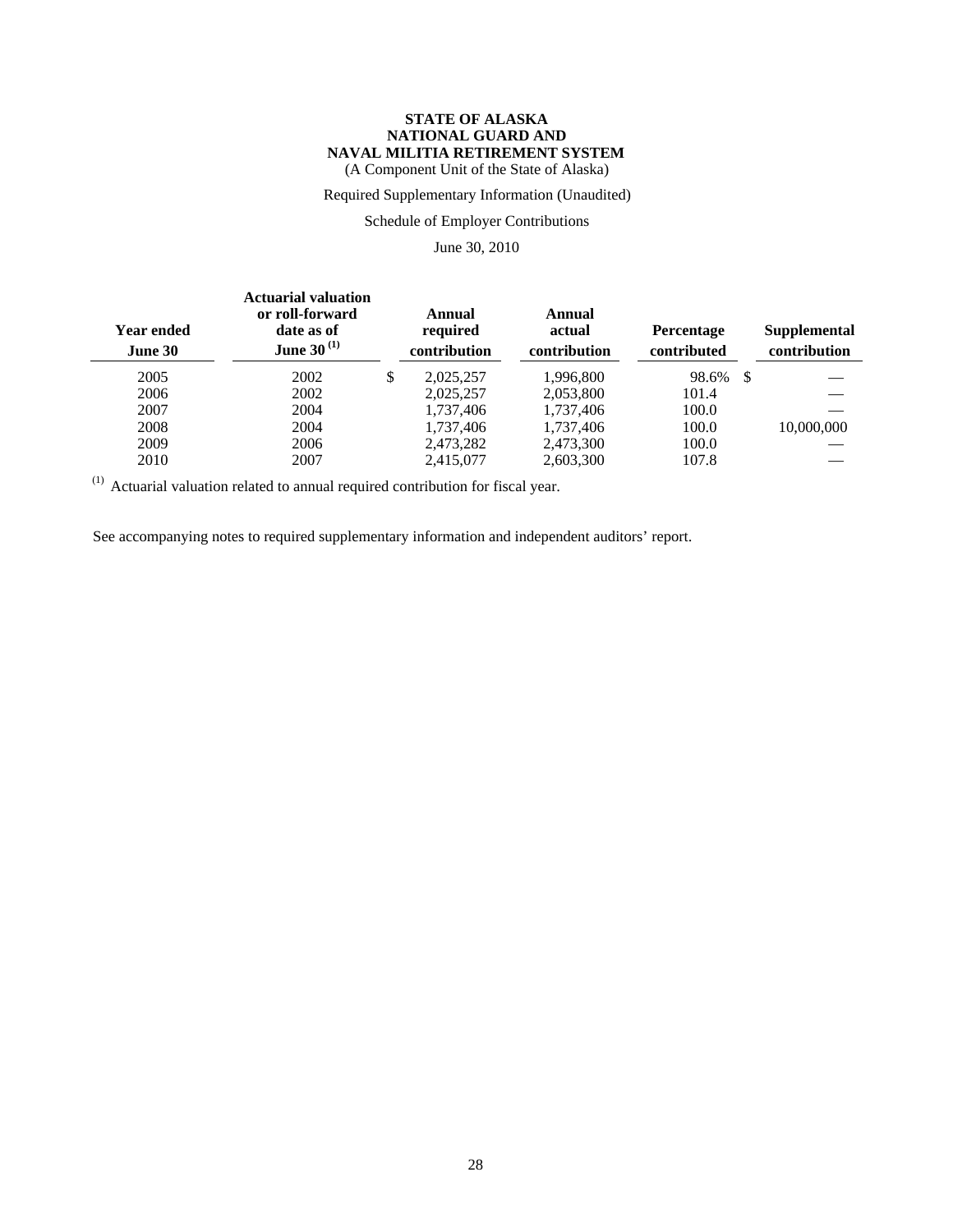(A Component Unit of the State of Alaska)

Notes to Required Supplementary Information (Unaudited)

June 30, 2010

#### **(1) Description of Schedule of Funding Progress**

Each time a new benefit is added which applies to service already rendered, an "unfunded actuarial accrued liability" is created. Laws governing the Plan require that these additional liabilities be financed systematically over a period of future years. Also, if actual financial experiences are less favorable than assumed financial experiences, the difference is added to the unfunded actuarial accrued liability.

#### **(2) Actuarial Assumptions and Methods**

The actuarial valuation was prepared by Buck Consultants. The significant actuarial assumptions used in the valuation as of June 30, 2008, are as follows:

- a. Actuarial cost method Entry Age Normal Actuarial Cost, any funding surpluses or unfunded actuarial accrued liability amortized over twenty years reduced by the average total military service of active members.
- b. Interest 7.25% per year, compounded annually, net of investment expenses.
- c. Administrative expenses the expense load is equal to the average of the prior 2 years actual administrative expenses rounding to the nearest \$1,000.
- d. Mortality basis 1994 Group Annuity Mortality Basic Table for males and females, 1994 base year without margin.
- e. Turnover assumed at 25% in the first year and at 8% in the second; both rates are independent of age. Turnover after the second year is assumed to follow the T–3 Table published in the Pension Actuary's Handbook.
- f. Disability rate assumed to follow disability rates under the Group Long Term Disability policies, as given in the 1978 Society of Actuaries Study.
- g. Retirement age active members are assumed to retire after 20 years of total military service, except if they complete 20 years of total military service before age 55, it is assumed that they will work one–half of the remaining years to age 55. Vested terminated members are assumed to retire at current age or age 50, whichever is later.
- h. Asset valuation effective June 30, 2006, the asset valuation method recognizes 20% of the investment gain or loss in each of the current and preceding four years. This method is initialized as of June 30, 2006 at market value and will be phased in over the next five years. Valuation assets are constrained to a range of 80% to 120% of the market value of assets.

The assumptions and methods, when applied in combination, fairly represent past and anticipated future experience of the Plan. The foregoing actuarial assumptions are based on the presumption that the Plan will continue. Were the Plan to terminate, different actuarial assumptions and other factors might be applicable in determining the actuarial present value of accumulated benefits.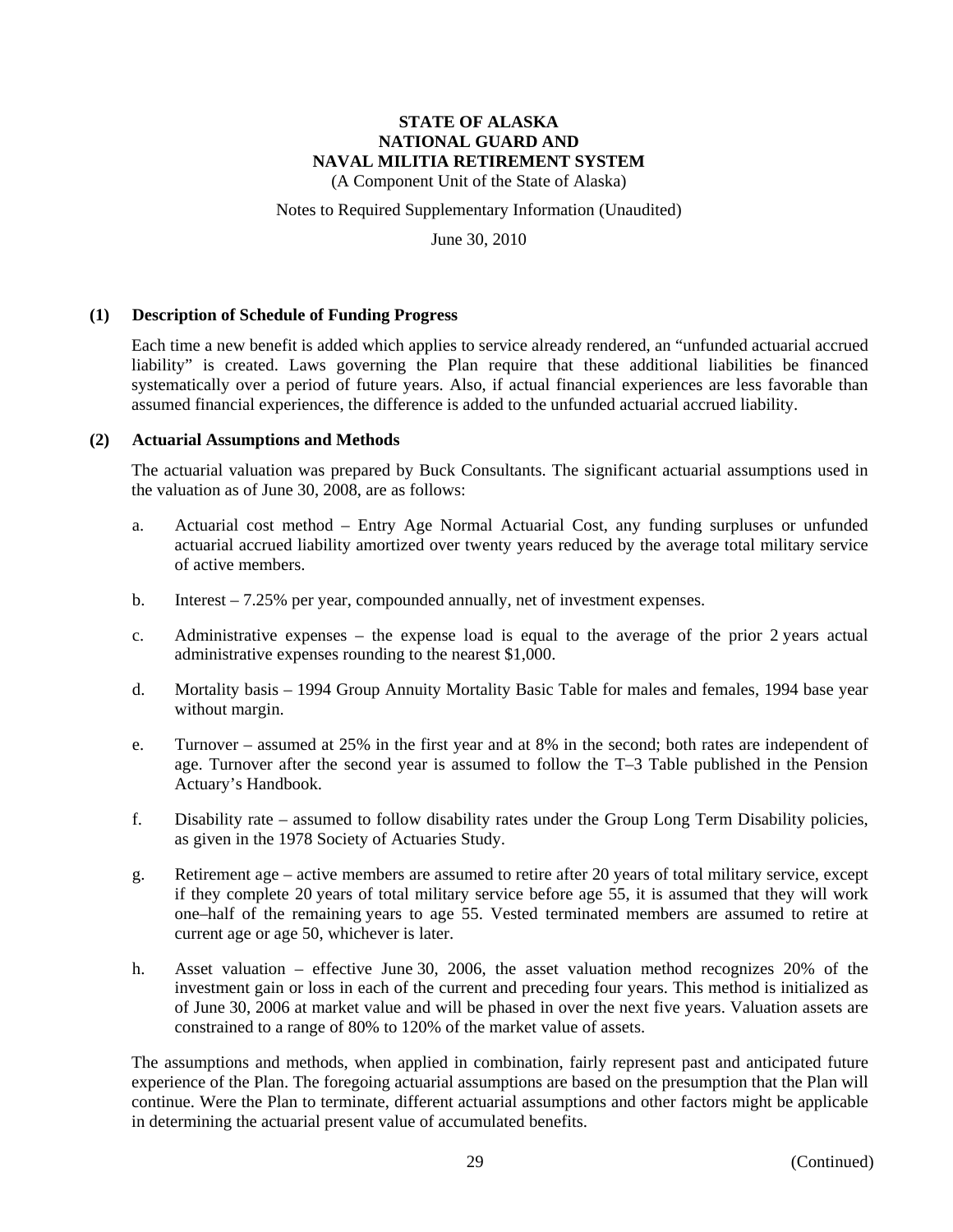(A Component Unit of the State of Alaska)

Notes to Required Supplementary Information (Unaudited)

June 30, 2010

#### **(2) Actuarial Assumptions and Methods (cont.)**

Effective June 30, 2006, there was a change in the actuarial cost methods. The cost method was changed from Projected Unit Credit to Entry Age Normal. The changes in assumptions were adopted by the Board during the October 2006 Board meeting.

#### *Changes in Assumptions from the Last Actuarial Valuation – June 30, 2006 to June 30, 2008*

An administrative expense load was added to the calculation of the annual contribution equal to the average of the prior two years of actual expenses, rounded to the nearest \$1,000.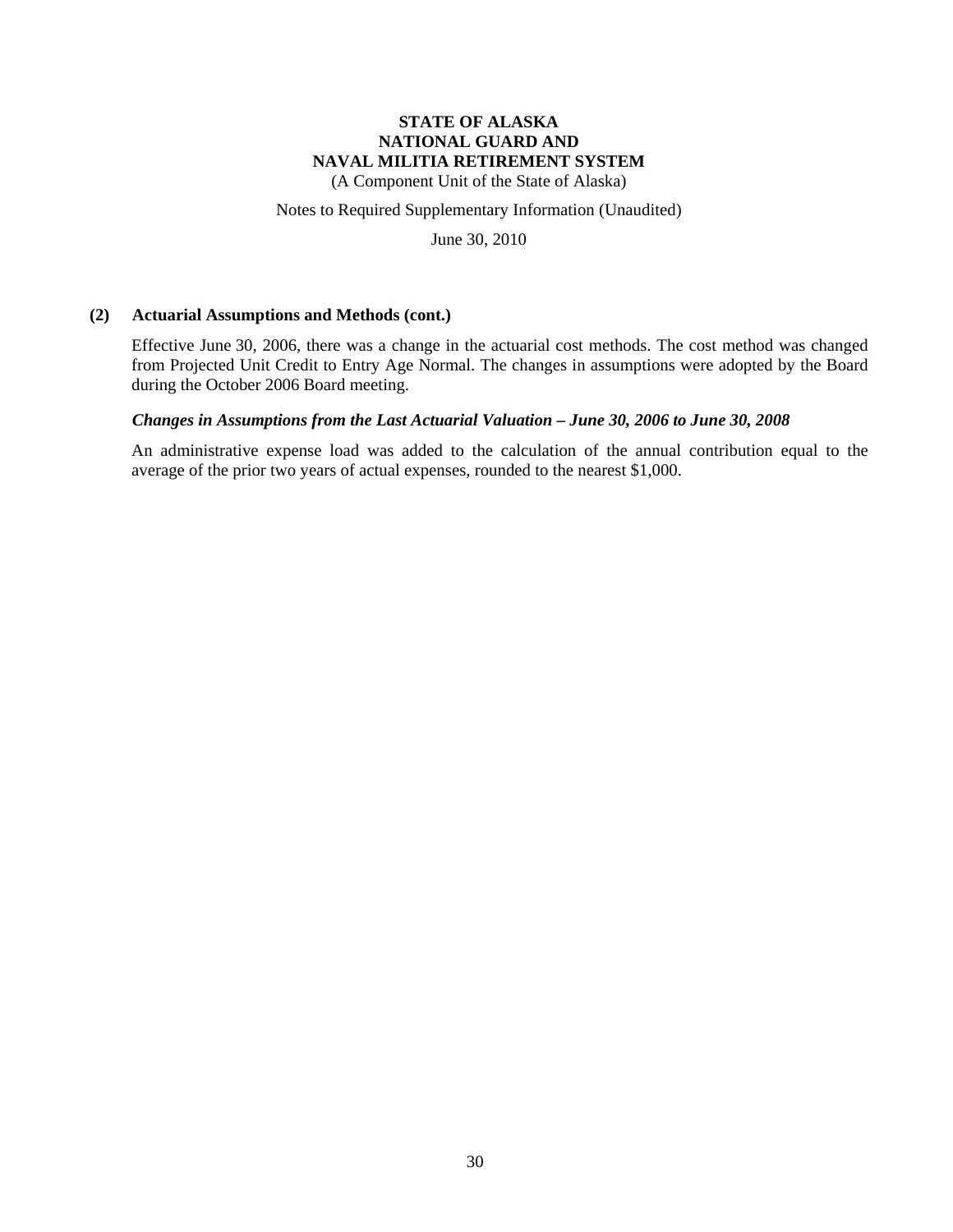**Schedule 1**

### **STATE OF ALASKA NATIONAL GUARD AND NAVAL MILITIA RETIREMENT SYSTEM**

(A Component Unit of the State of Alaska)

## Schedule of Administrative and Investment Deductions (Unaudited)

Year ended June 30, 2010 with Summarized Financial Information for 2009

|                                        |    |                |                   | <b>Totals</b> |         |  |
|----------------------------------------|----|----------------|-------------------|---------------|---------|--|
|                                        |    | Administrative | <b>Investment</b> | 2010          | 2009    |  |
| Personal services:                     |    |                |                   |               |         |  |
| Wages                                  | \$ | 47,740         | 2,791             | 50,531        | 53,539  |  |
| <b>Benefits</b>                        |    | 24,502         | 1,227             | 25,729        | 28,450  |  |
| Total personal                         |    |                |                   |               |         |  |
| services                               |    | 72,242         | 4,018             | 76,260        | 81,989  |  |
| Contractual services:                  |    |                |                   |               |         |  |
| Accounting and auditing                |    | 6,200          | 1,708             | 7,908         | 7,908   |  |
| Management and consulting              |    | 12,541         | 30,688            | 43,229        | 28,843  |  |
| Other professional services            |    | 1,054          |                   | 1,054         | 1,269   |  |
| Communications                         |    | 426            | 38                | 464           | 380     |  |
| Other services                         |    | 20,427         | 2,237             | 22,664        | 50,094  |  |
| Advertising and printing               |    | 3              | 10                | 13            |         |  |
| Transportation                         |    | 22             |                   | 29            | 76      |  |
| Total contractual                      |    |                |                   |               |         |  |
| services                               |    | 40,673         | 34,688            | 75,361        | 88,570  |  |
| Other:                                 |    |                |                   |               |         |  |
| Travel                                 |    | 256            | 330               | 586           | 290     |  |
| Supplies                               |    | 1,317          | 92                | 1,409         | 2,407   |  |
| Equipment                              |    | 3,259          |                   | 3,259         | 2,632   |  |
| Total other                            |    | 4,832          | 422               | 5,254         | 5,329   |  |
| Total administrative<br>and investment |    |                |                   |               |         |  |
| deductions                             | \$ | 117,747        | 39,128            | 156,875       | 175,888 |  |
|                                        |    |                |                   |               |         |  |

See accompanying independent auditors' report.